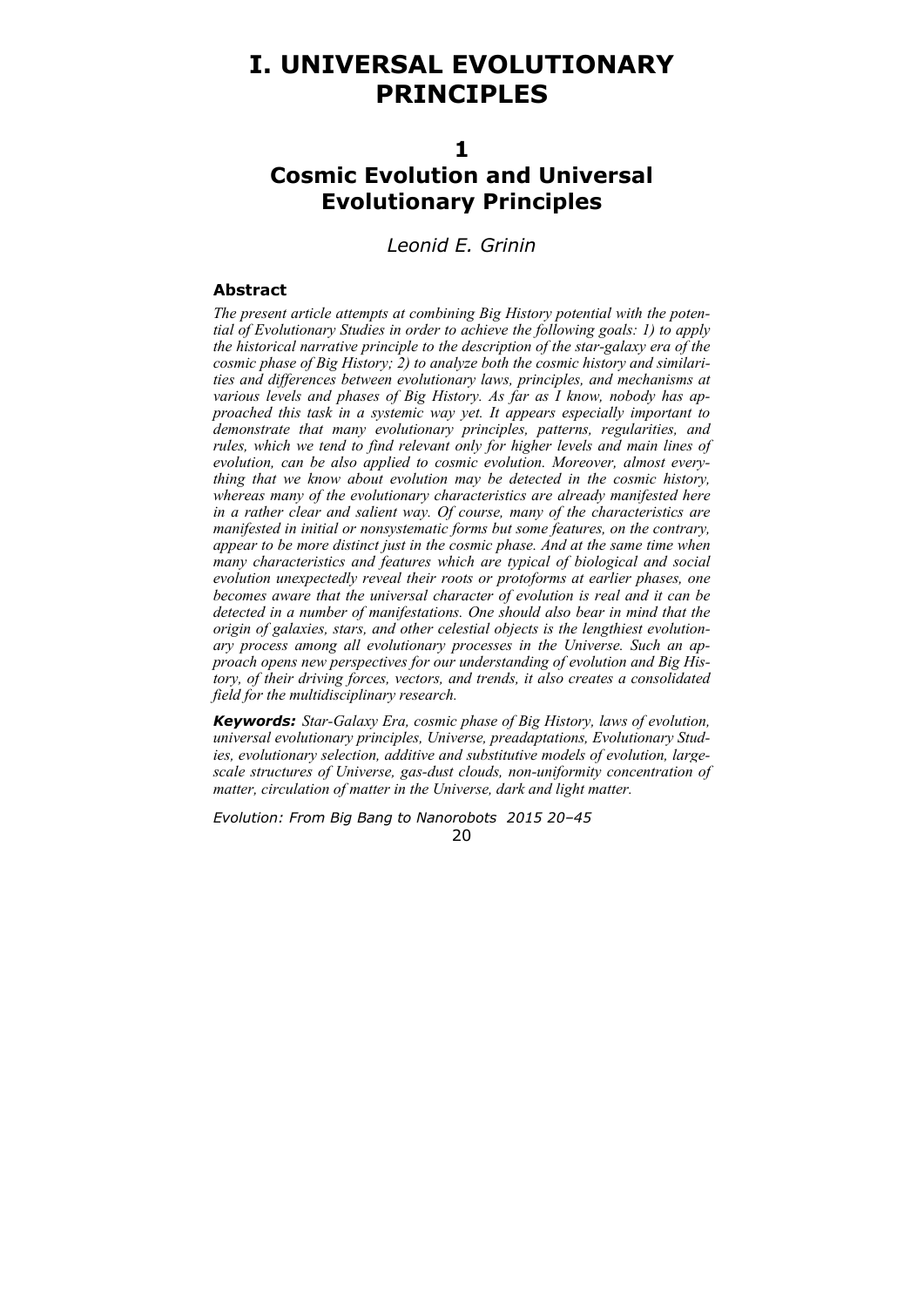# **I. THE FORMATION OF THE LARGE-SCALE STRUCTURE OF THE UNIVERSE**

The formation of modern structure of the Universe lasted for many billions of years when our Universe 'lived' for quite a long period of time without any stars, galaxies, Hubble's law, clusters and superclusters of galaxies (Khvan 2008: 302). Now it is recognized that the first stars and galaxies turn out to have emerged much earlier. According to the latest astronomical observations, the first galaxies emerged not later than several hundred million years after the Big Bang. In what follows we will consider this in detail. What was the matter from which they had emerged?

# **Tiny Material for the Formation of Giants: About the Gas-Dust Clouds and Cosmic Dust**

Approximately 270,000 years after the Big Bang, a large phase transition occurred resulting in the emergence of matter in the form of atoms of hydrogen and helium. Later, they started to consolidate in new structures. The main mass of this matter concentrated in gas-dust clouds that could be of tremendous sizes (dozens parsecs, or even more).<sup>1</sup> At present we usually speak of such cosmic fractions as interstellar gas and cosmic dust. They can be both in vacuum condition and in the form of clouds. But as is known the observed today clouds consist mainly of equal proportions of gas and dust. That is why they are usually called gas-dust clouds.

For the first time we observe Nature in the role of a constructor. Before that, it had formed just the basic elements. Now one could observe the emergence of enormous structures from tiny particles and 'specks of dust'. Later one could constantly observe similar processes in evolutionary developments: *large-scale structures are composed of myriads of minute particles and grains*.

**Minor factors are also necessary for structuring**. The formation of clouds (and later of stars and galaxies) involved concentrating of matter on enormous scale, which could have been caused only by gravity. However, this only force is insufficient for structuring, because in 'an absolutely homogenous universe the emergence of large-scale structures (galaxies and their clusters) is impossible' (Dolgov *et al.* 1998: 12–13). Thus, certain 'seed grains' are needed, similar to the process of formation of rain drops emerging around particles of dust or soot; or the formation of a pearl around grit.

Small fluctuations are often needed for the powerful forces to start working. Actually, minor fluctuations (minute deviations from homogeneity and isotropy) occurred in the Universe from the first nanoseconds after the Big Bang. Then the larger fluctuations happened. They could act as seed grains for the formation of galaxies. However, it is not clear what kind of fluctuations caused the formation of galaxies and what the mechanism of their formation is. In other fields of evolution initial fluctuations also often remain a mystery.

 $\overline{a}$ 

<sup>&</sup>lt;sup>1</sup> 1 parsec  $\approx$  31 trillion km.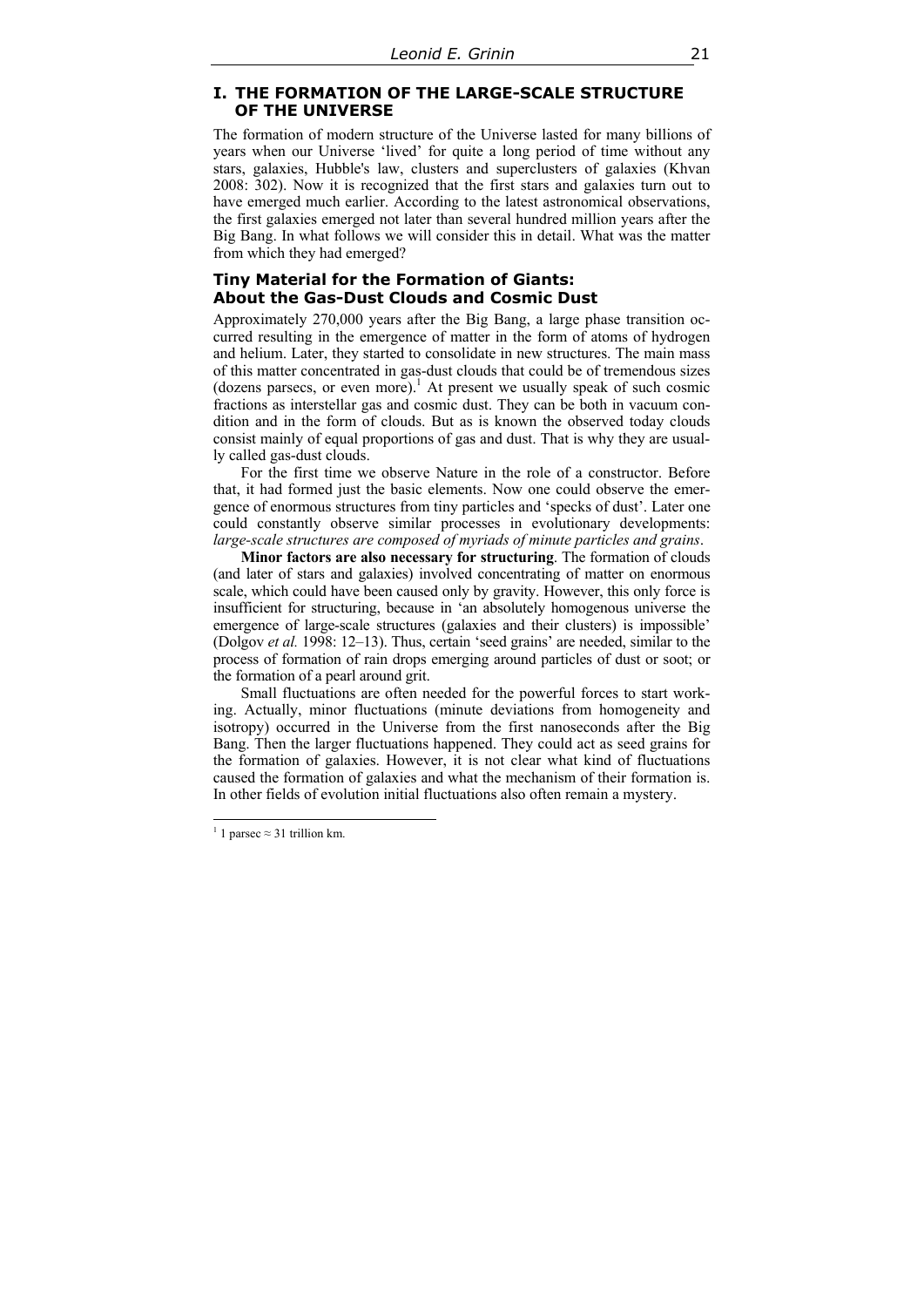Thus, the non-uniformity (including the non-uniformity connected with different concentration) is one of the main foundations of development and evolution at all its stages and in all its forms. Any major evolutionary shift in biological and social matter at a certain stage of evolution is necessarily connected with some form of accumulation or concentration when matter becomes abundant and occupies certain niches (the periods which are similar to the first stages after the Big Bang). The higher the stage of evolution, the more important it is. Thus, in a large-scale system the common processes may proceed in their usual way, whereas in the concentration zone some peculiar processes start (as it takes place in the stellar formation zones).

## **The Epoch of Formation of the Large-Scale Structure of the Universe. First Galaxies and Stars**

**Dark and light matter.** Nowadays it is generally accepted that dark matter plays an important role in the formation of the first galaxies, as it appeared capable of much quicker consolidation into clusters than the light (baryonic) matter. The latter could not condense until the end of the hydrogen recombination (atom formation) due to radiation pressure (270,000 years after the Big Bang). Only when hydrogen nuclei and electrons were able to merge and form atoms, whereas photons separated from the matter and flew away, the radiation pressure dramatically decreased to zero. As a result, the light matter would fall in potential holes prepared by the dark matter. Perhaps, we observe here a very interesting evolutionary pattern. Nevertheless, the non-evolutionary dark matter initially appeared to be more capable to structuring than the light matter, but the progress of the former toward structuring turned out to be very short and almost leading to a dead-lock. However, as with any evolutionary dead end, this does not mean an absolute stagnation. At present, in galaxy halos the dark matter continues structuring in certain smaller structures, the so-called clumps and sub halos (see, *e.g.*, Diemand *et al.* 2008). Meanwhile, the evolutionary potential of the light matter was based on the 'achievements of the dark matter'. Such a model of development is rather typical for evolution. For example, long before the transition to agriculture some gatherers of cereal plants invented many things (including tools, granaries, and grinding stones) that later turned to be rather useful for agriculturalists, but the hunter-gathering mode still turned out to be an evolutionary dead end.

There are rather diverse opinions on the timing and characteristics of the process and sequence of formation of stars, galaxies, galaxy clusters and superclusters.

The galaxy protoclusters are supposed to have been the first to originate. As Ph. J. E. Peebles (1980: 389–390) notes, 'The same process could operate on a larger scale, the first generation of gas clouds being protoclusters that fragmented to form galaxies, some clusters dissolving to produce field galaxies. A sequence of this general sort has appealed to many authors'. Such phenomena take place at higher levels of evolution when something general is formed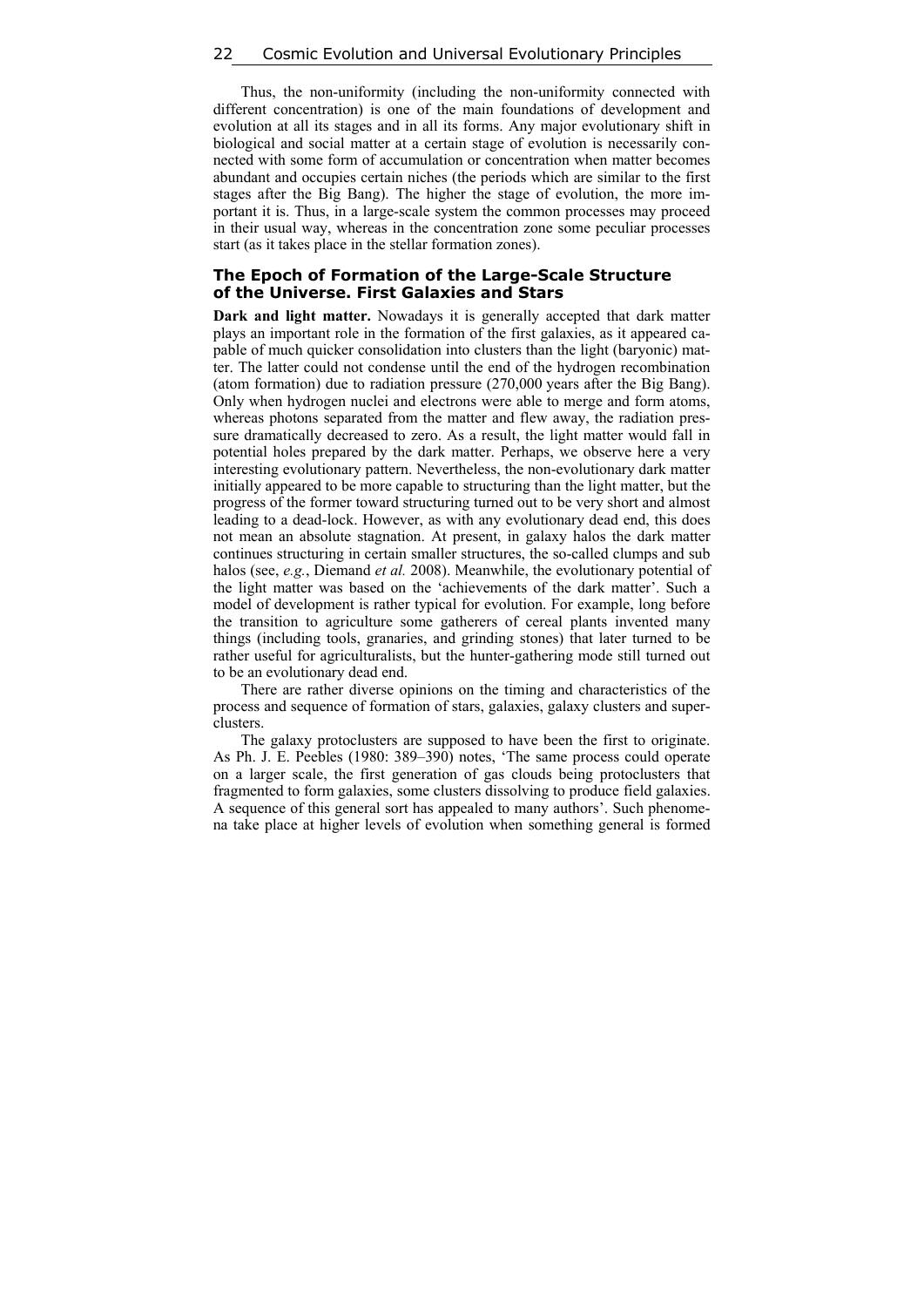(which will turn into a larger taxon in future) that later differentiates into primary level taxa. The species and classes in biology form in this way. The same refers to a society: at first there emerge rather large formations such like families of languages and then the languages, ethnic super-groups and then ethnoses, and sometimes large early empires or states; and afterwards within their framework statehood goes one or two levels down. In other words, there emerges a non-differentiated large structure which is capable to produce a great number of peculiar structures.

However, a more commonly held hypothesis suggests that protogalaxies (in the form of giant condensed gas clouds) were the first to emerge within the structure of the Universe, and later they became the birthplace for individual stars and other structural elements (see, *e.g.*, Gorbunov and Rubakov 2012: 27). However, in recent years new evidence has come to hand to support the idea that those were the stars that appeared first. This discovery somehow modified the previous theories. As a result, at present it is widely accepted that the stars were first to emerge, but those were the giant stars, much more massive than most of the later-formed ones (May *et al.* 2008). Because of the absence of carbon, oxygen and other elements that absorb the energy from condensing clouds, the process proceeded more slowly in that epoch; thus, only giant clouds could condense producing massive stars hundreds times larger than the Sun (*Ibid*.). Nowadays there are also such giants of 100–200 solar masses but they are considered unstable (see Surdin and Lamzin 1992). We will see below that the larger is star, the shorter is its life. Thus, such giant stars lived only a few million years. In addition, the first stars contained a small amount of heavy elements. Thus, more than one generation of stars could change, until the quantity of heavy elements gradually increased. The emergence of 'heavy elements' from the 'dead star stellar remnants' resembles the formation of fertile soil from the remnants of dead plants. The circulation of matter in the Universe is always observed everywhere and at all levels.

In recent years we have witnessed the discovery of a few galaxies that are claimed to be the oldest in the Universe. Meanwhile, the dates of formation of the first galaxies are shifted closer and closer to the Big Bang. The emergence of the first galaxies is dated to less than 400 million years after the Big Bang; and there are even claims that some more ancient galaxies have been discovered. They are claimed to have emerged only 200 million years after the Big Bang.<sup>2</sup>

The evidence on the first stars refers to *c.* 150–200 million years after the Big Bang; hence, stars and galaxies appear to have emerged almost simultaneously. Since that time depending on its density the matter in the Universe coexists in three main types: in dense state in celestial bodies, in rarefied state in the clouds of different size, and in low-density state (in tens of times compared to the clouds) in interstellar gas.

<sup>&</sup>lt;sup>2</sup> The evidence refers to the team of the French astronomer Johan Richard who seemed to discover the galaxies that formed 200 billion years after the Big Bang (see European Commission 2011).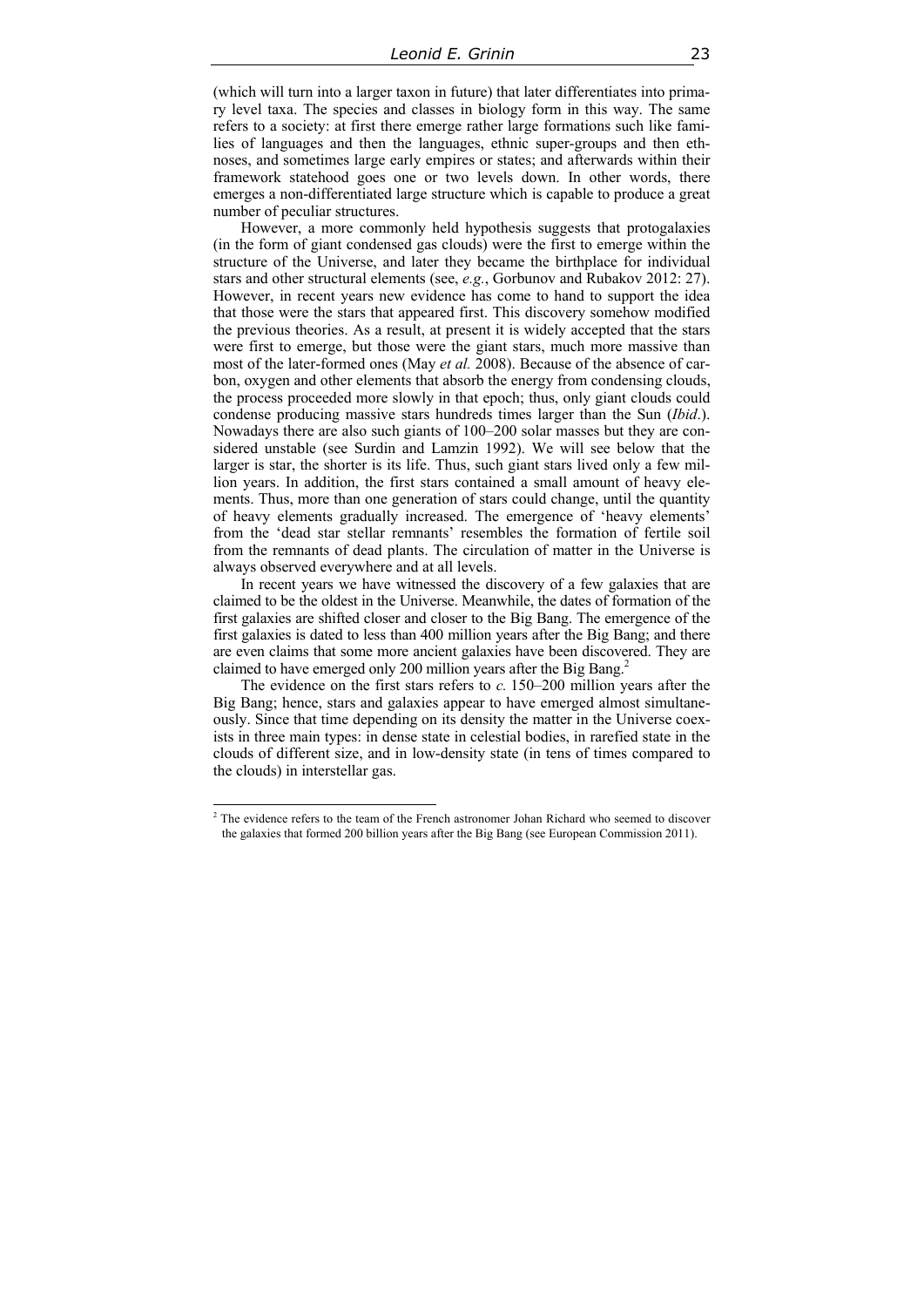# **II. THE ERA OF THE STAR-GALAXY STRUCTURE OF THE UNIVERSE**

The formation of galaxies and their clusters, as well as of stars and other celestial bodies was the longest evolutionary process that had ever taken place in the Universe. At present we observe that this process is still going on alongside changes and disappearance of galaxies and stars. During the first eight billions years, the formation of huge diversity of stellar bodies and new heavy elements took place in the Universe until about 5–4.5 billion years ago there the conditions were formed for the formation of stellar (Solar) system. On one of its planets there started new geological, chemical and biochemical processes.

### **The Structure of the Universe in the Past and Present**

**Evolutionary principles of the structure of the Universe.** Thus, the formation of the large-scale structure of the Universe has not occurred at once. Formation of galaxies and their clusters, probably, was the process which had lasted for billions years.

There are several evolutionary principles in the characteristics of the structure of the Universe which are well traced at all levels of evolution. But we will consider only two of them.

1. *The combination of antagonistic features.* In the structure of the Universe one can find the combination of uniformity and non-uniformity. The uniformity is already manifested at the inflation phase, when the Universe started inflating evenly in all dimensions. The uniformity has preserved till present, but only at the largest scale (of an order of magnitude of 100 megaparsecs). For reference, the size of the largest galaxy clusters (such as our Local Group with the center in the Virgo constellation) is 40 megaparsecs at most (Gorbunov and Rubakov 2011). The nonuniformity of the Universe is manifested at scales smaller than 100 megaparsecs; and the smaller is the scale, the more salient is the non-uniformity. The combination of antagonistic features is a phenomenon that is rather characteristic for many other evolutionary levels. Thus, the antagonistic features of 'even surface' and 'uneven surface' are quite applicable to the Earth surface: at bird's eye it looks even.

2. *Density and sparsity can be traced everywhere,* starting from the atomic structure, where the mass is concentrated in a tiny nucleus, while most of the atom is an empty space. There is a huge non-uniformity between the scale of the Universe and the space that the main mass of (at least, baryonic) matter occupies within it. At the present stage of evolution of the Universe its matter is concentrated, first of all, in stars which actually occupy only a  $10^{-25}$  part of the total volume of the Universe (not taking into account the galaxy nuclei [Pavlov 2011: 43]). Were there such proportions in ancient Universe? Maybe, not. Therefore, the concentration of the matter is strengthening. Not only the hard matter is distributed very unevenly throughout the Universe; the same is true of the gas. Much of this gas is concentrated in giant molecular clouds which are of many thousands of solar masses (Lipunov 2008: 37). At the same time the difference in density is fractal, which is especially evident in the zones of high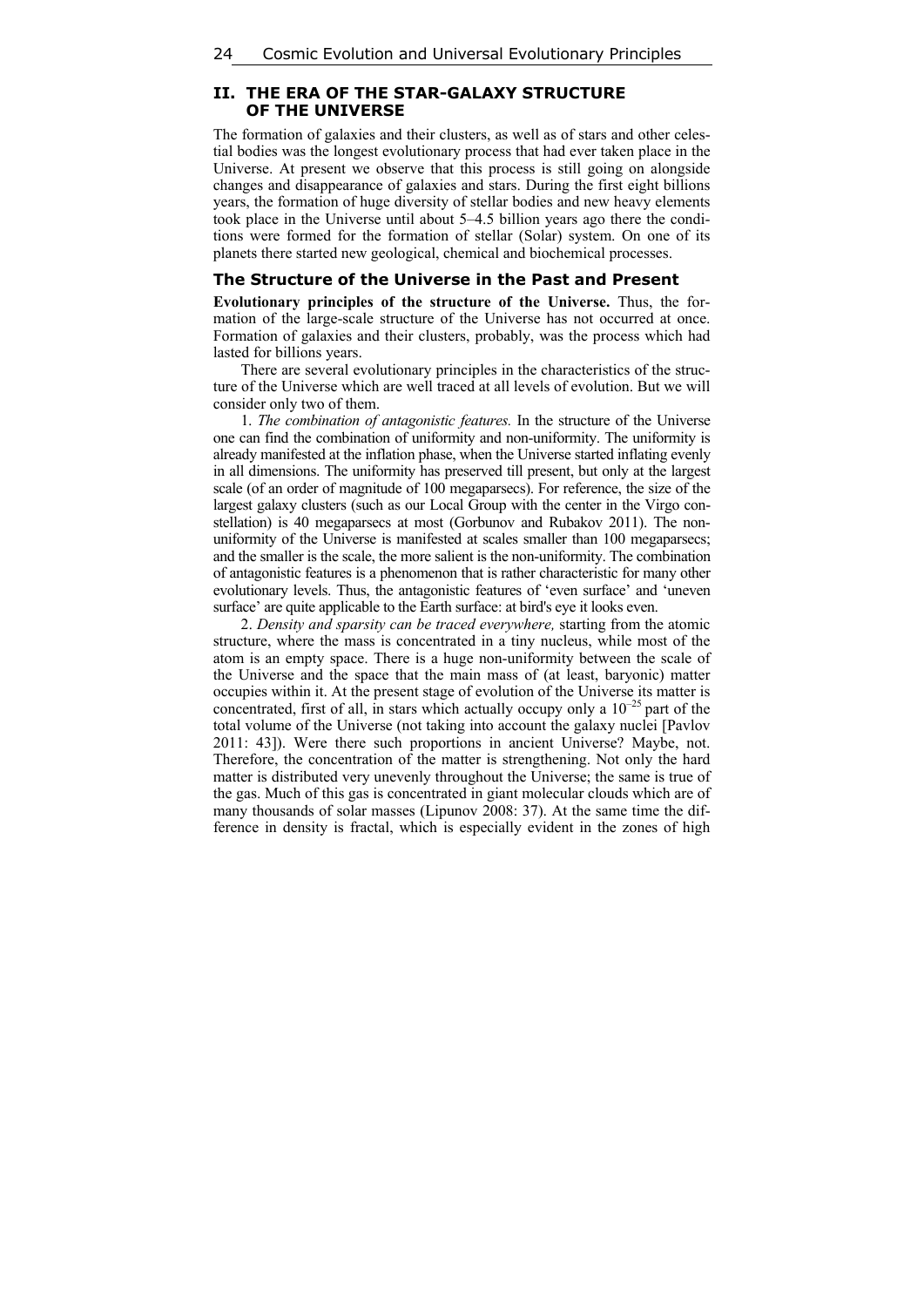density. The factors contributing to such unevenness are not always clear; for example, it is not clear, what the uneven distribution of masses during the formation of galaxies (Weinberg 1975: 608) as well as many other processes of distribution, concentration and dissipation are connected with. But the principles of uneven distribution of the matter mass at different evolutionary levels are rather similar. For example, at present the main mass of the Earth's population is concentrated in a rather small territory in comparison with the total territory where life on the Earth is possible.

**The structure of the contemporary Universe.** The main structural elements of the Universe are galaxies, their clusters, and superclusters. Our Metagalaxy is mainly formed of superclusters.<sup>3</sup> All the structural elements are rather stable in terms of gravitation, though they can split, merge, and collide, *etc.* 

Galaxies are integral structural entities with a rather complex structure which includes, in addition to regions arms, *etc.*, a nucleus (core), semiperiphery (so called 'disc'), and periphery (so called 'halo') (Baade 2002: 255). The halo consists of both single stars and various stellar clusters. The halo's radius (a few hundred thousand light years) is much larger than the radius of the galaxy's disc. $4$ 

A galaxy generally contains from 100 to 200 billion stars. There are small (dwarf) galaxies with a few million stars, as well as giant galaxies consisting of up to a trillion stars.

Our Galaxy with the mass of about  $10^{11}$  solar masses is one of the giants. However, the mass of our neighbor – the Great Andromeda Nebula (M31, is found in our cluster of galaxies (the Local Group) – is about three times larger. Probably, the most famous M87, which is situated in the central part of the cluster of galaxies in Virgo constellation, has the largest mass. Apparently, the mass of this Galaxy exceeds by hundreds times the mass of our Galaxy. At the other pole there are dwarf galaxies whose masses are  $\sim 10^7$  of solar mass, that is several dozens of times more than the mass of globular cluster (Shklovsky 1987: Part 1, Chapter 6).

Stars are distributed rather unevenly throughout galaxies, stars are parts of various groups and clusters; some of them consist of just a few stars, but some clusters can contain up to several million stars. For example, they identify more than 1,500 star clusters in our Galaxy (Surdin and Lamzin 1992). There are many globular clusters, which are the spherical clusters tightly bound by gravity and consisting of hundreds of thousands, which occupy the spherical volume in the space. These are rather old stars (there are about 150–200 such clusters in our Galaxy). According to Hubble, the galaxies are classified into spiral, elliptical, and irregular with various subtypes (Baade 2002: 18–32); yet, by now one

<sup>&</sup>lt;sup>3</sup> If, according to some researchers, Metagalaxy is not the only one in the Universe, then for some time it will be considered as the largest structural unit of the Universe (see Pavlov 2011: 52). If the Universe is not a Universum but a so-called Multiverse, then the Universes or their groups will be the maximum unit of the structure.

<sup>&</sup>lt;sup>4</sup> There might be an invisible halo consisting of dark matter behind the visible halo. It may be found in many (if not all) galaxies, whereby the diameter of the dark halo might exceed the diameter of the visible halo by an order of magnitude (see Ryabov *et al.* 2008: 1131).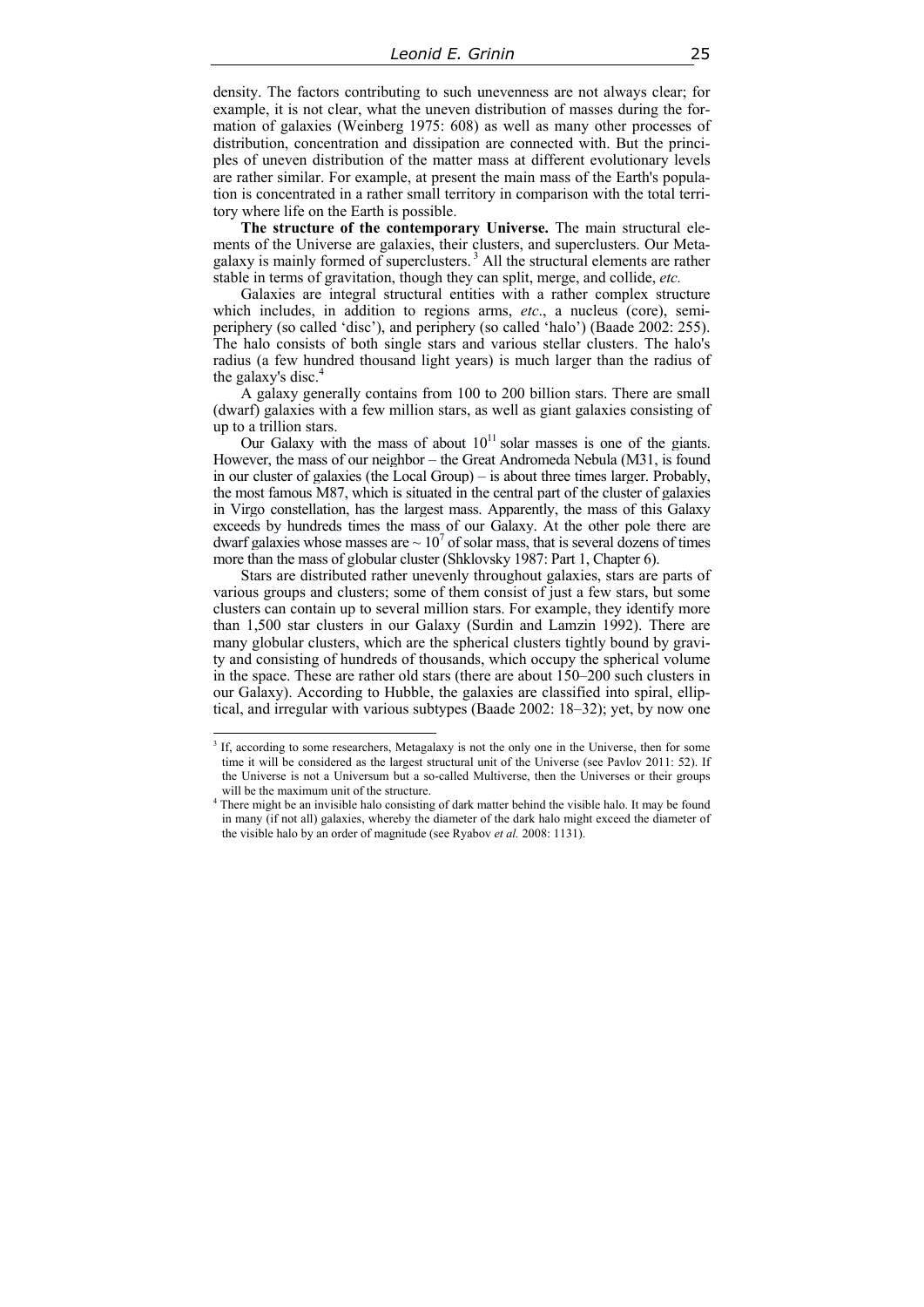more galaxy type has been identified – the lenticular galaxies. The latter make about 22 per cent among our nearest galaxies. In these galaxies a bright main flattened body, 'a lens', is surrounded by a weak halo. Sometimes the lens is surrounded by a ring (see Novikov 1979: Chapter 1, § 8). More than a half of the members of the Local Group are the older elliptical galaxies with intermediate or minor luminosity (*Ibid*.: 31). Galaxies are complex and to a considerable extent self-regulating systems, within which there is a constant circulation of matter: some stars disintegrate, whereas new stars emerge from cosmic gas and dust. Thus, the circulation (which results in the processes of renovation of matter and its mixing) takes place at all its spatial levels and at different levels of evolutional complexity.

An average galaxy cluster usually consists of 500–1000 galaxies. Galaxy clusters have a rather regular structure which is likely to include a massive nucleus in the center. Galaxy superclusters are entities consisting of 2–20 galaxy clusters and galaxy groups as well as of isolated galaxies. In general, there are known more than 20 superclusters, including our Local Group.

**Generations of galaxies and stars.** There are rather diverse opinions not only on the time of formation of stars and galaxies but also on the number of generations throughout the evolution of the Universe. In addition, there is no consensus on which galaxies should be regarded as old, and which galaxies should be considered young. The point is that within a single galaxy one can find stars and their aggregates which considerably differ in their type, age, and other parameters. Yet, it appears possible to single out a few widely accepted basic ideas.

1) In the evolution of the Universe, there have been three (or at least two) generations of galaxies and stars. In general, old galaxies are smaller and dimmer. Their stars contain dozens of times smaller quantities of heavy elements than the Sun. The astronomers can hardly observe any star formation processes within such galaxies. There is also a hypothesis that more dark mass is concentrated in old galaxies in comparison with younger ones. The same way, older and younger stars differ from each other in their size, luminosity, and chemical composition.<sup>5</sup>

2) One can hardly define an exact periodization of generations of galaxies, because the process of formation of galaxies and stars is constantly going on. Galaxies need to constantly renew their composition in order to retain their identity. As Joseph Shklovsky maintains, in this respect galaxies are very similar to primary forests with its mix of tree ages (whereas the age of trees is much less than the age of the forest in general [Shklovsky 1984:  $\overline{45}$ ]).<sup>6</sup> The mobility

 $\overline{\phantom{a}}$ 

 $<sup>5</sup>$  The later the star was formed, the more heavy elements (the remnants of interstellar nuclear reac-</sup> tions) it includes. This has become one of the arguments in favor of multistage star formation in the galaxy (Surdin and Lamzin 1992).

<sup>&</sup>lt;sup>6</sup> Though, according to Shklovsky, the age of small stars can exceed the age of the galaxy (it is the large stars that die quickly); therefore, he supposes that in the course of time the number of small stars will increase (Shklovsky 1984: 45).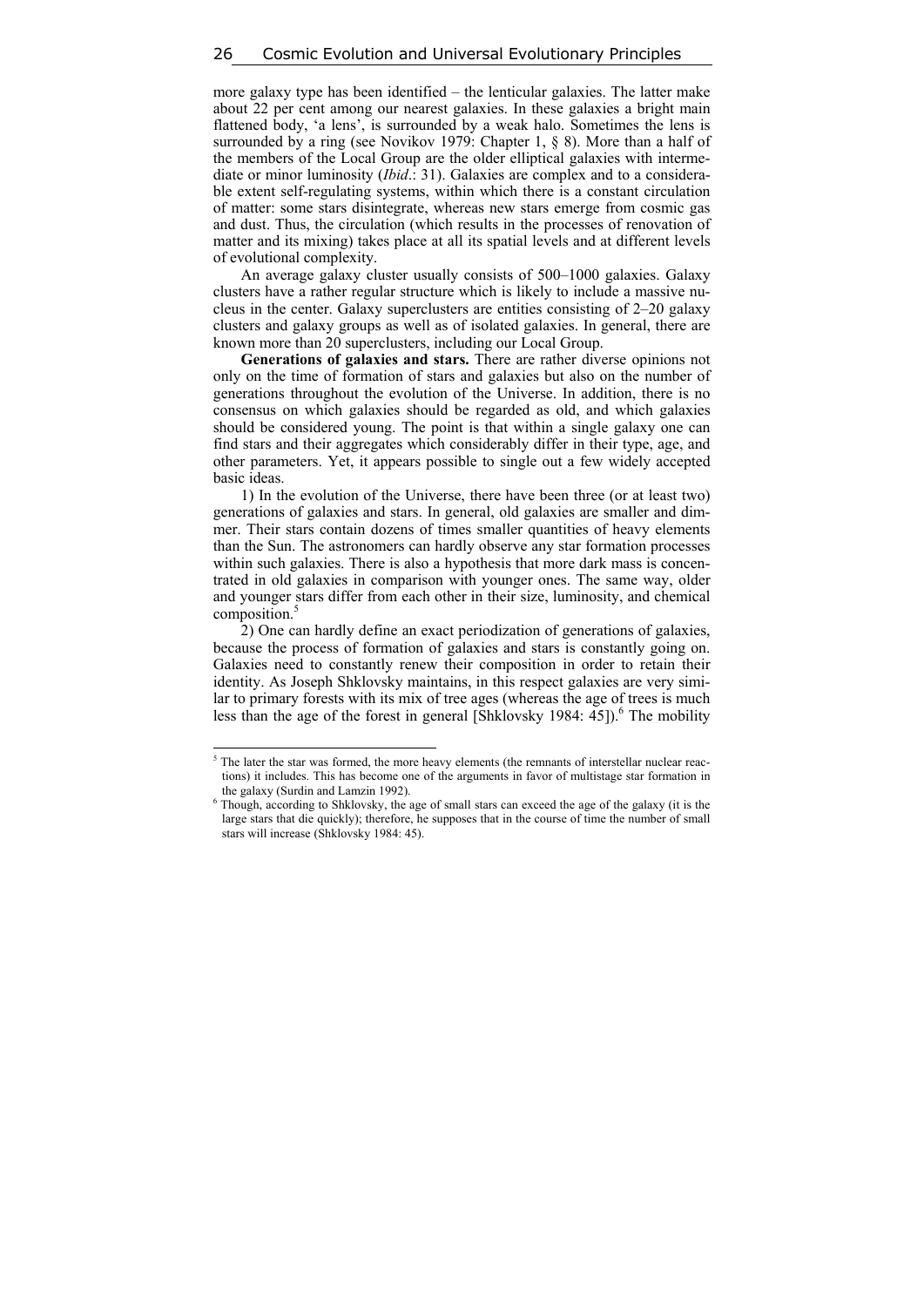and variability of the celestial landscape resembles very much the mobility of geological landscapes.

One should also consider the fact that the formation of galaxies can proceed in different ways, for example, through the absorption of smaller galaxies by the massive ones when the collision between the galaxies takes place. 'If a small galaxy comes into collision with a massive one, it is absorbed by it and loses its identity; and every time when passing near a massive galaxy the stars estrange from it' (May *et al.* 2007: 140). In this case both young and old clusters and groupings of stars are combined (see about it below). Another pattern is through merging. Galaxies of younger generations can sometimes form through the accretion of a few small, weak and compact galaxies into a single galaxy. In this case they became 'building blocks' for the present galaxies. Finally, it may happen that two massive galaxies collide. Such a collision may take billions of years and be accompanied with active star formation and emergence of massive and very bright stars. The latter means that these are short-living stars, that is there will be many bursts of nova and supernova. Finally, galaxies may diverge again, but in this case they turn out to be very different from what they used to be before the collision, whereas one more galaxy may emerge out of the matter estranged from the both galaxies (see May *et al.* 2008: 142).

One can find numerous analogies to those models of galaxy formation in biological, geological, and, especially, social evolution. As stars and galaxies are composed of more or less homogenous matter (which can be divided or united rather easily), they somehow paradoxically resemble societies that consist of people who can be included into other societies through integration or capture. On the other hand, captures are also attested among social animals, for example among ants.

4) Galaxies are collections of different types of stars. However, there are certain peculiarities as regards the position of old and young stars within galaxies which is probably connected with the self-regulation within the galactic systems or the peculiarities of star formation which occurs in large groups, or with other factors. Thus, within our galaxy the younger stars (such as the Sun which is a few billion years old) are generally larger, hotter and brighter. They are located closer to the disc plane, and, especially, within the galaxy arms; whereas in the galaxy periphery (in its halo) one can find older stars more than 12 billion years old (which suggests the overall age of our galaxy). Yet, of course, older and younger stars may be also located rather close to each other. Thus, one may find many old stars near the galaxy center (bulge), but there are also young stars that emerged from the matter produced by the disintegration of older stars. The highest stellar density is found in the galaxy center where it reaches a few stars per cubic parsec.

As we mentioned, the very old, not bright, not hot and not massive stars contain many times less amounts of heavy elements than the Sun. It is not surprising that these stars and young, hot, and bright stars of the surface of disc,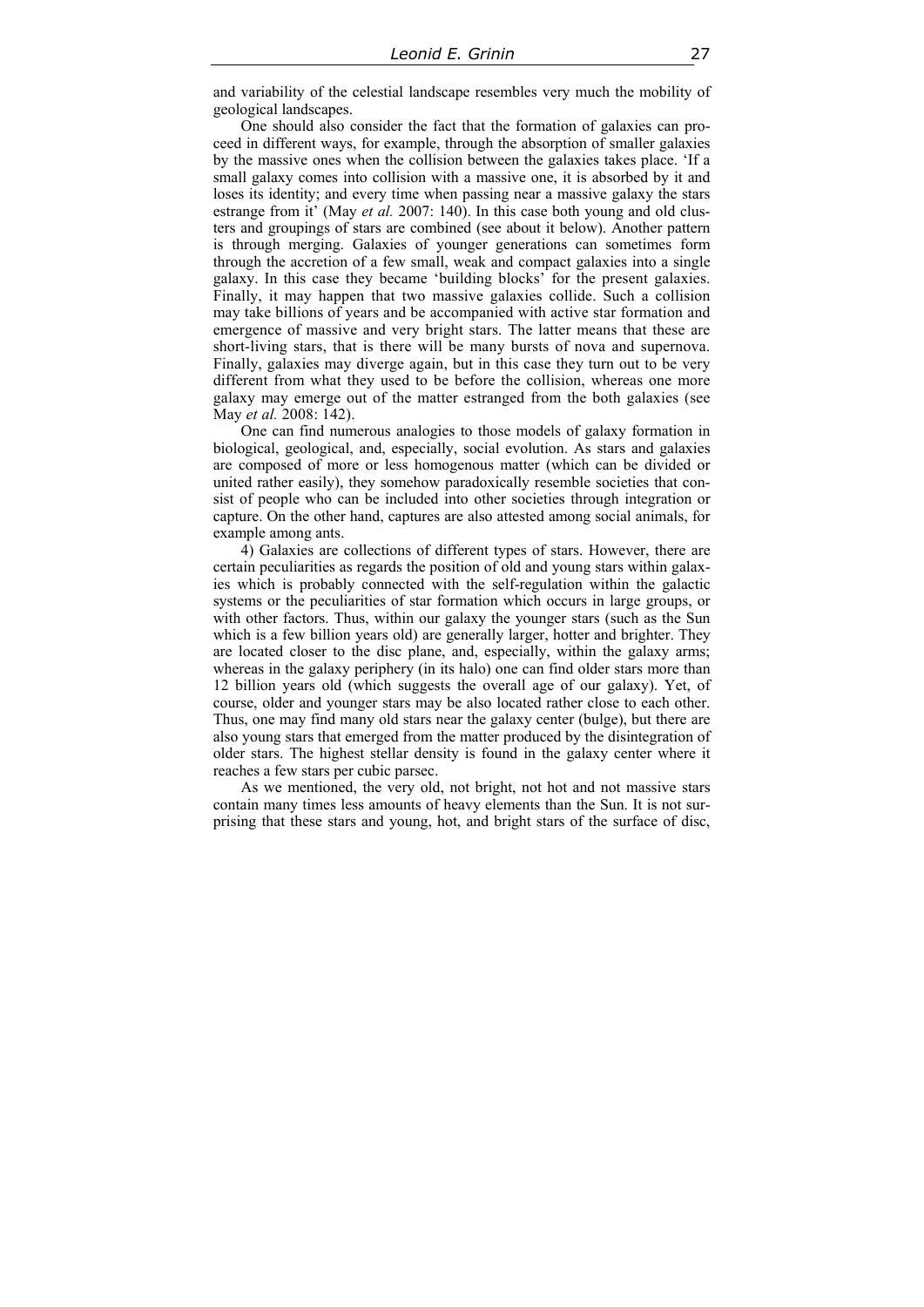arms and halo were named 'Population I' and 'Population II'.<sup>7</sup> It is generally accepted that the majority of globular clusters are very old (12 billion years old or even more). But the dispersed or open galactic clusters are dozens or even hundred times younger than globular clusters (*i.e.* they are just hundreds of millions of years). But there are younger stellar associations (see, *e.g.*, Surdin and Lamzin 1992; Surdin 2001).

On the one hand, the preservation of generations of stars and galaxies demonstrates an additive character of the evolution of abiotic systems; however, the capture of stars and galaxies with their subsequent integration and prolonged processes of collision of galaxies demonstrates that in abiotic natural systems one may also find some other models of evolution – connected with 'wars' and 'submission of outsiders'.

The type of development through the emergence of different generations of individuals and species (preserving certain generic features, on the one hand, and accumulating important changes in their structure and characteristics, on the other) is rather widespread at all phases and levels of universal evolution. Within any biological class or order (*e.g.*, perissodactyls) we can show how important characteristics vary and gradually change from one species to another, whereas due to those characteristics some species press out others and occupy better niches (see, *e.g.*, Grinin, Markov, and Korotayev 2008). Various types of states and civilizations also rather vividly illustrate the progress: for example, more organized and developed states emerge through the absorption of the achievements of less developed generations of states, which one can illustrate using examples from the history of Ancient Rome, Byzantium, some Medieval European states and so on. The coexistence of different generations sometimes leads to the situation when younger and more advanced entities either transform the older ones or form a symbiosis with them (though in some places one may find 'restrictions' for older types and generations).

#### **Change of the Chemical Composition of the Universe**

Though, hydrogen has always been the most abundant element in the Universe chemical composition; its share constantly decreased. This occurred (and occurs) because hydrogen is the main fuel for the nuclear fusion reactions that support life and luminosity of stars. Despite tremendous amounts of released energy during these reactions, the energy release rate is very low. For example, the intensity of the solar radiation is 2 erg/g·s, which is almost equal with the piles of burning leaves. Stars shine brightly because they are massive and large (Surkova 2005: 9).

Increasing temperatures inside the core of some stars were needed for the formation of new elements that were absent in the era of recombination. How-

 $\overline{\phantom{a}}$ 

 $<sup>7</sup>$  This is an outdated division of stars. That is why when there appeared an evidence of the existence</sup> of the stars of the first generation which emerged at the age of the Universe of 150 million years from the moment of the Big Bang (see about it above), they were named 'Population III' in order to follow the conventional designation.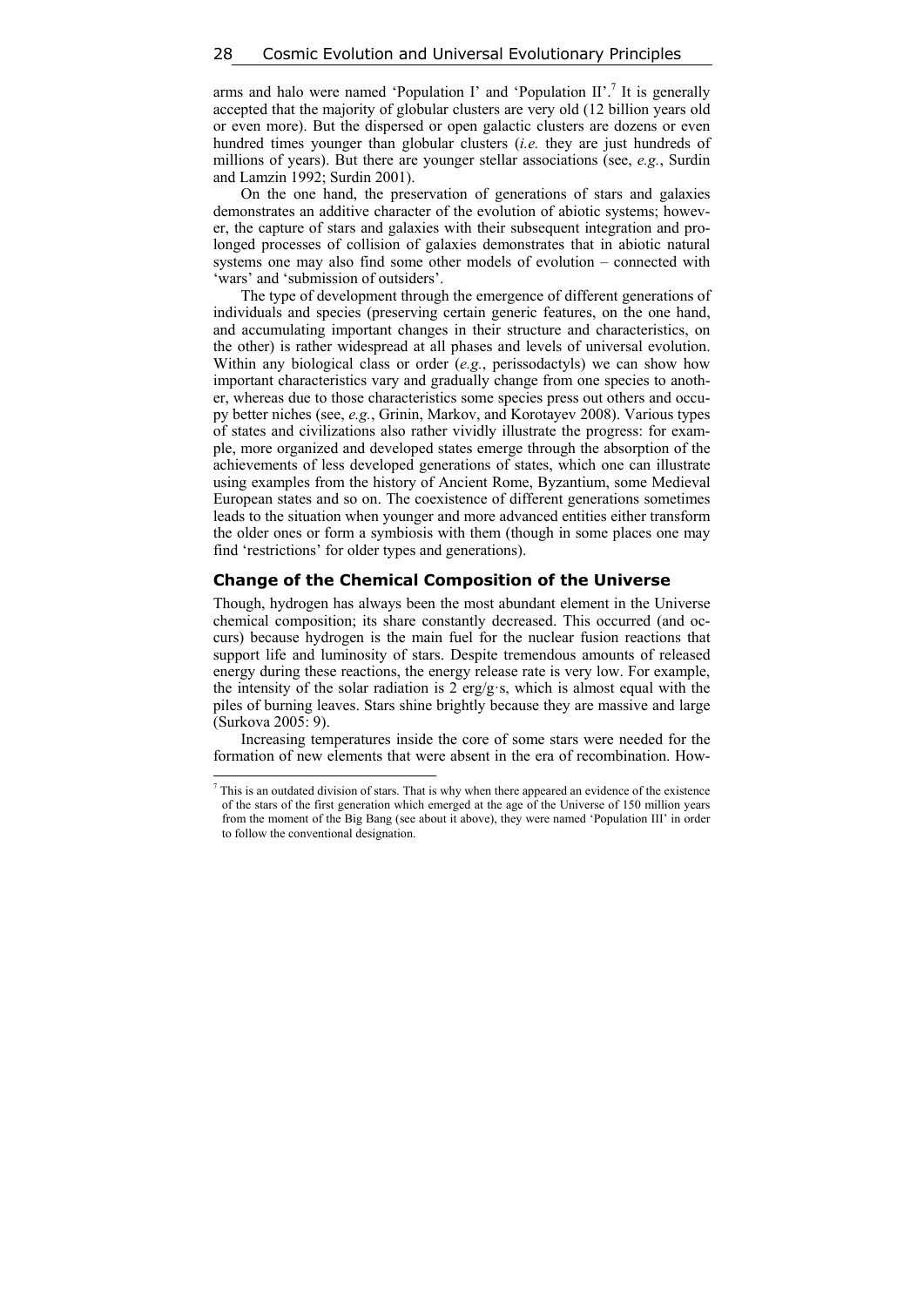ever, all the fusion reactions that occur to produce elements larger than iron no longer release energy. Reactions of another type are needed for the formation of elements heavier than iron – those reactions consume more energy than release. That is why there are such relatively small amounts of heavy elements in the Universe. Yet, such peculiar reactions do take place – for example, in neutron stars and during explosions of supernovas. In supernovas, during their bursts, for about just 100 seconds heavy elements form, which expand Mendeleev's periodic table including uranium and thorium (*Ibid.*).

When a supernova explodes, heavy elements are expelled through the Universe with stellar winds and through the fall of the dispersed matter on the surface of cosmic bodies (the so-called accretion). As stars turn to be the main centers of the synthesis of chemical elements, the distribution of heavy elements in the Universe is very inhomogeneous.

The emergence of heavy elements and their concentration in certain bodies and compositions are extremely important processes, which lead to an enormous increase in the number of matter combinations, and consequently have an evolutionary potential; in particular, they lead to the start of the full-scale chemical, biochemical, and biological processes. In certain respects, such a slow and uneven accumulation of new structural elements (heavy elements) resembles the process of an accumulation of valuable mutations in biological evolution, or the accumulation of valuable innovations in social evolution (all of them expand the evolutionary potential and increase the rates of evolutionary changes).

The similarities and differences of stars in their structure (the presence of heavy elements) are similar to the similarities and differences in genome. All living organisms mainly have the similar structure and all huge differences are caused by small divergences (by several percent) in genes.

#### **The Evolution of Galaxies and Stars**

**Processes of the formation of galaxies and stars.** Until quite recently, the processes of star formation were entirely concealed from an external observer; however, at present due to the technological progress one can observe some aspects of those processes in many parts of our galaxy. Those observations confirm the theory of stellar formation from cold clusters which are heated by gravitation and pressure.

On the whole, this process may be described in the following way. Within giant hydrogen and helium clouds, some heterogeneities emerge (which is quite natural for atmosphere) which launch (under certain conditions) the gravitation processes that start to collect that mass into spherical forms. Sometimes a direct formation of a giant mass of gas clouds takes place, from which a galaxy or a star cluster later emerges. In this case the cloud fragmentation may occur and thus, more and more gas-cloud spheres (there could be hundreds of millions, or even hundreds of billions of them) emerge, which can gradually transform into protostars. This process continues up to the point when the gas density becomes so high that each new fragment already has a mass of a star (Surkova 2005: 49).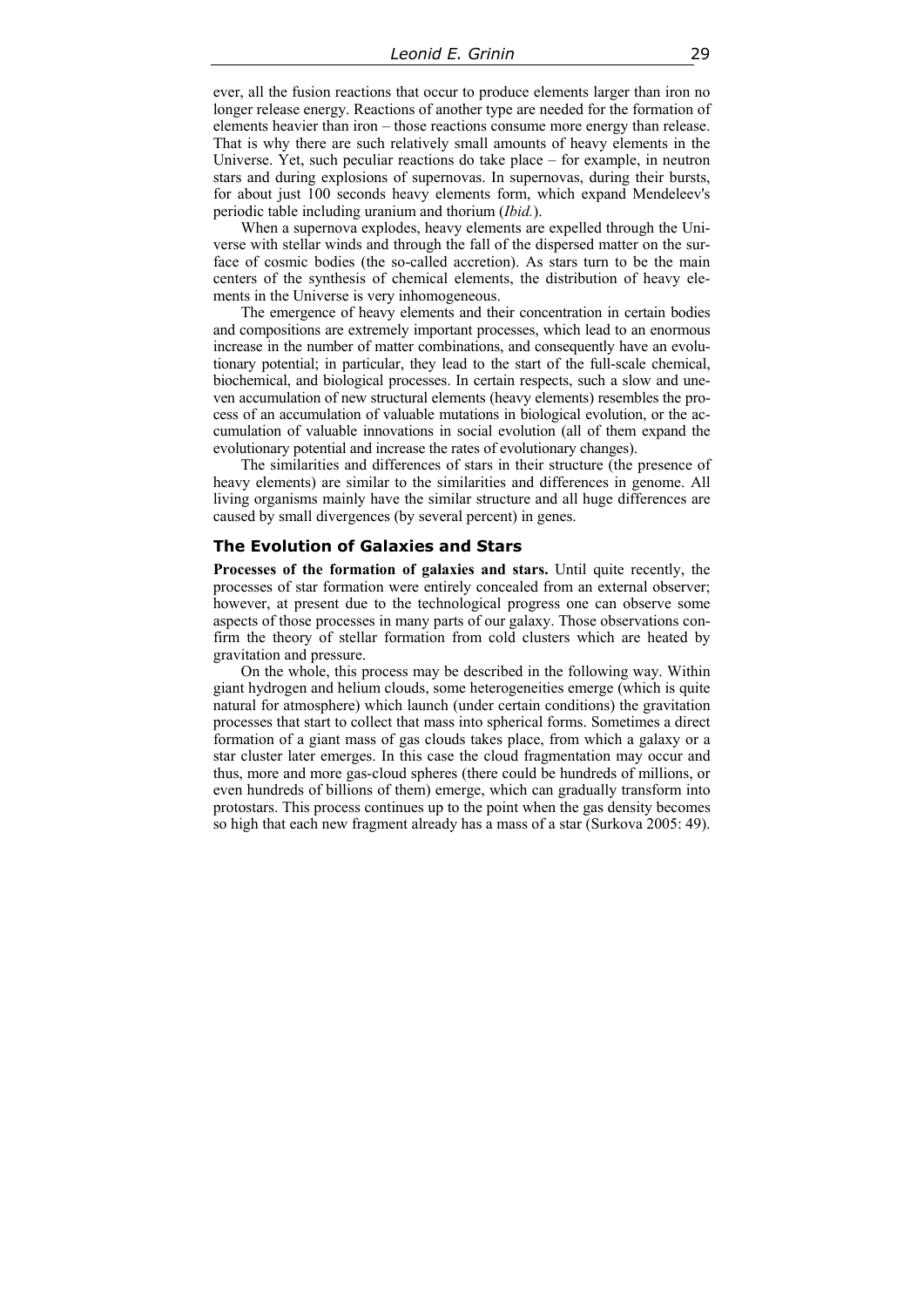Then the gravity starts impeding further fragmentation. This process is denoted as 'a cascade fragmentation'. It is remarkable that it resembles certain processes in social evolution – for example, the fragmentation of large early states into separate parts that decentralize up to the point when further division becomes unreasonable (*e.g*., in certain periods there were dozens and hundreds of independent states in the territories of Germany or France).

As enormous gas/dust clouds appear unstable, they disintegrate into large bundles, so the formation of stars proceeds in groups. This phenomenon is of interest not only with respect to stellar evolution. The group formation is rather typical for evolution in general (in this way populations and sometimes new species emerge; chiefdoms, city-states, and sometimes political parties emerge in groups, and so on).

The process of the further star formation is connected with the point that the initial compression heated the gas to a rather high temperature that, on the one hand, prevents the further compression of the gas, and, on the other hand, eventually contributes to the onset of the nuclear fusion reaction (Hawking 2001: 63–64).

**Diversity of stars and galaxies.** Diversity is an absolutely essential prerequisite of evolutionary development. And this condition is fully realized within cosmic evolution. Stars greatly differ in their mass, temperature, luminosity, age and the lifetime. They also differ in many other characteristics including the chemical composition and the immediate system to which they belong, for example whether they are binary or isolated stars, whether the stars have the planet system or not, *etc.* Those differences may vary greatly.

The differences in influence of gravitation and the peculiarities in behavior under its influence of gas-cloud masses could become the reason of formation of different types of galaxies. That means that the galaxies are born either as spiral or elliptic ones and in the course of evolution the type of galaxy is preserved. A galactic structure is to a large degree determined by the initial conditions of its formation (*e.g*., by the character of rotation of the original gas clump from which a galaxy is formed).

The sizes and mass of stars vary greatly. For example, with respect to masses, stars range in mass from about 0.1 to 100 or more solar masses. There are some considerations that the thermonuclear fusions cannot go in a star with the mass of less than 8 % of the Solar mass that is why such objects do not belong to the stars. The stars of small masses prevail. Thus, for every ten million of red dwarfs there are only about a thousand of giants and only one supergiant. It is rather natural that the number of smaller entities is orders of magnitude larger; actually, the same phenomenon may be observed, for example, in Zoology or Political Geography where the number of small animals or countries is much larger than that of large ones.

**Individual fates within evolution.** Individualism of stars is exceptionally diverse, despite the fact that the parameters in which they differ are limited. Thus, one can maintain that with the formation of stars we observe the emergence of individual objects in nature, 'individuals' that, on the one hand, are ra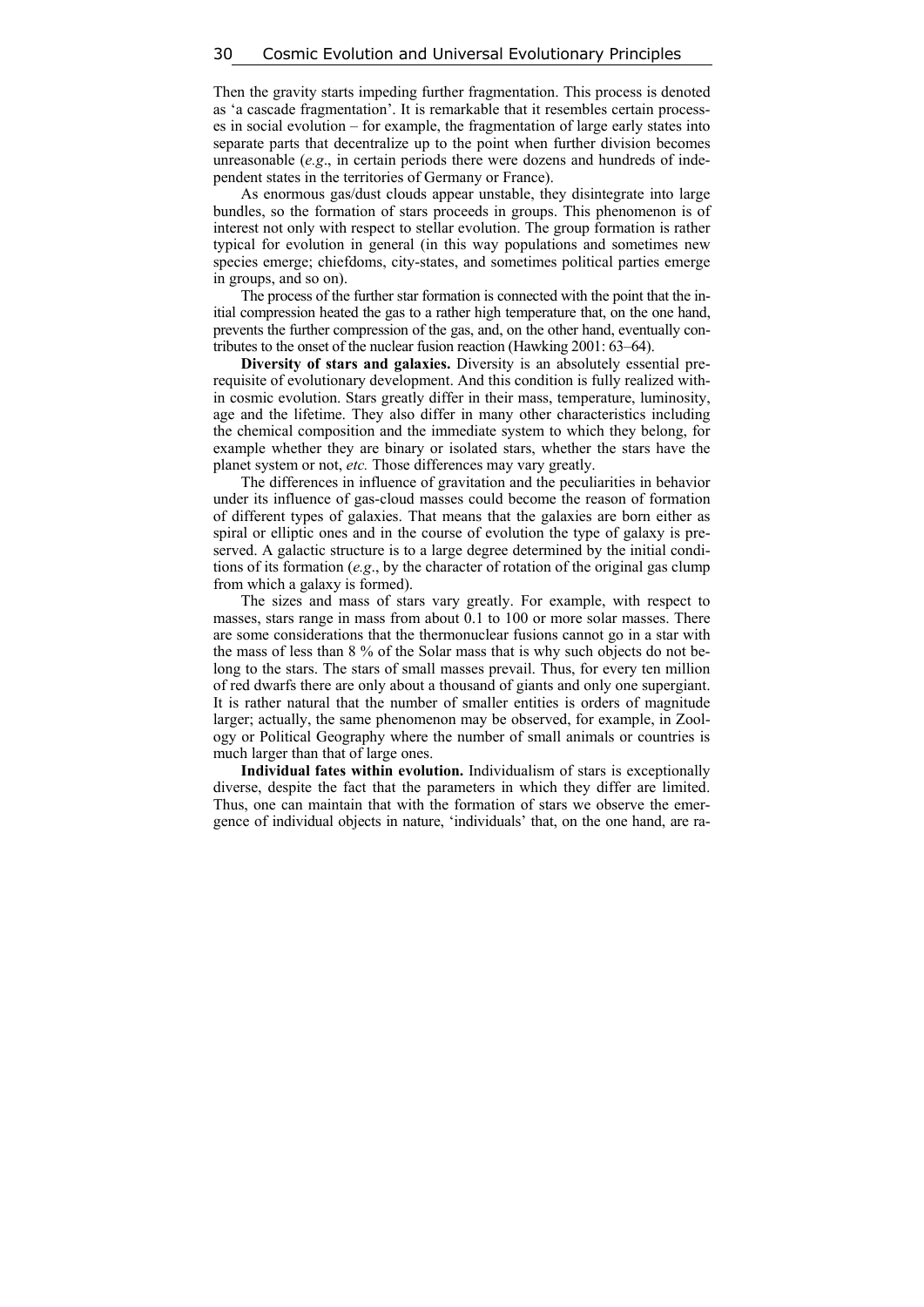ther similar, but, on the other hand, have rather different individual fates much depending on circumstances of their birth and various contingencies. For example, stars with small masses (in which nuclear fusion occurs at a slow rate) can use all of their fuel (*i.e.*, remain in the main sequence) for many billions of years, the potential lifetime of some stars can exceed the modern age of the Universe. On the other hand, blue giants (which quickly consume fuel and lose most part of their mass due to their instability) burn out hundreds of times faster.

The stars end their lives in a rather different way. Some of them, having lost one or a few outer layers, would cool, slowly transforming into cold bodies; some others may contract a few dozen times, or may end their lives with huge explosions blowing their matter into open space; the latter outcome may be considered as a kind of altruism. Finally, a star may become a black hole that does not allow any matter to come out of its immensely compressed depths.

#### **Stellar Birth, Stages of Life and Death**

**Protostars.** As mentioned above, stars can emerge through the condensation and compression of gas clouds under the influence of gravitational forces. This is a protostar phase. In comparison with the subsequent life of a star, the period of its slow contraction seems rather short; however, actually this is not a quick process as it continues sometimes up to 50 million years (Surkova 2005: 50). During this period of time, there is a tremendous rise of temperature at the core of the protostar, the temperature may grow up to 8–10 million Kelvin, and, as a result, thermonuclear reactions become possible. The protostar becomes a young star. However, an external observer will only be able to see it in a few hundred thousand (or even a few million) years when the cocoon of gas and dust envelope the protostar dissipates.

Actually, there happens a miracle: a giant shining incandescent body, which is capable of living for billions of years, emerges from an absolutely amorphous, lacking any structure, opaque, and cold mass of gas mist. In other words, we deal here with a vivid example of self-organization that takes place under the influence of gravitation and thermodynamic laws. In particular, an intensive contraction leads to heating, which increases the internal pressure, which, eventually, stops the compression process.

One may also note that the emergence of stars and galaxies must have a certain trigger that creates turbulence and heterogeneity. Those triggers (catalyzers) are the inherent components of evolutionary mechanisms that may be found in many processes: in chemical and geological processes, within biological evolution with respect to fast formation of species, or within social evolution with respect to state formation (see Grinin 2011, 2012 for more details). The supernova shock wave, the collision of a molecular cloud with spiral arms of a galaxy and other events can become such a trigger to the star formation (Surkova 2005: 50).

Another (and the longest) macrophase is the main sequence star. During this phase of the stellar lifetime, nuclear-fusion reactions of burning hydrogen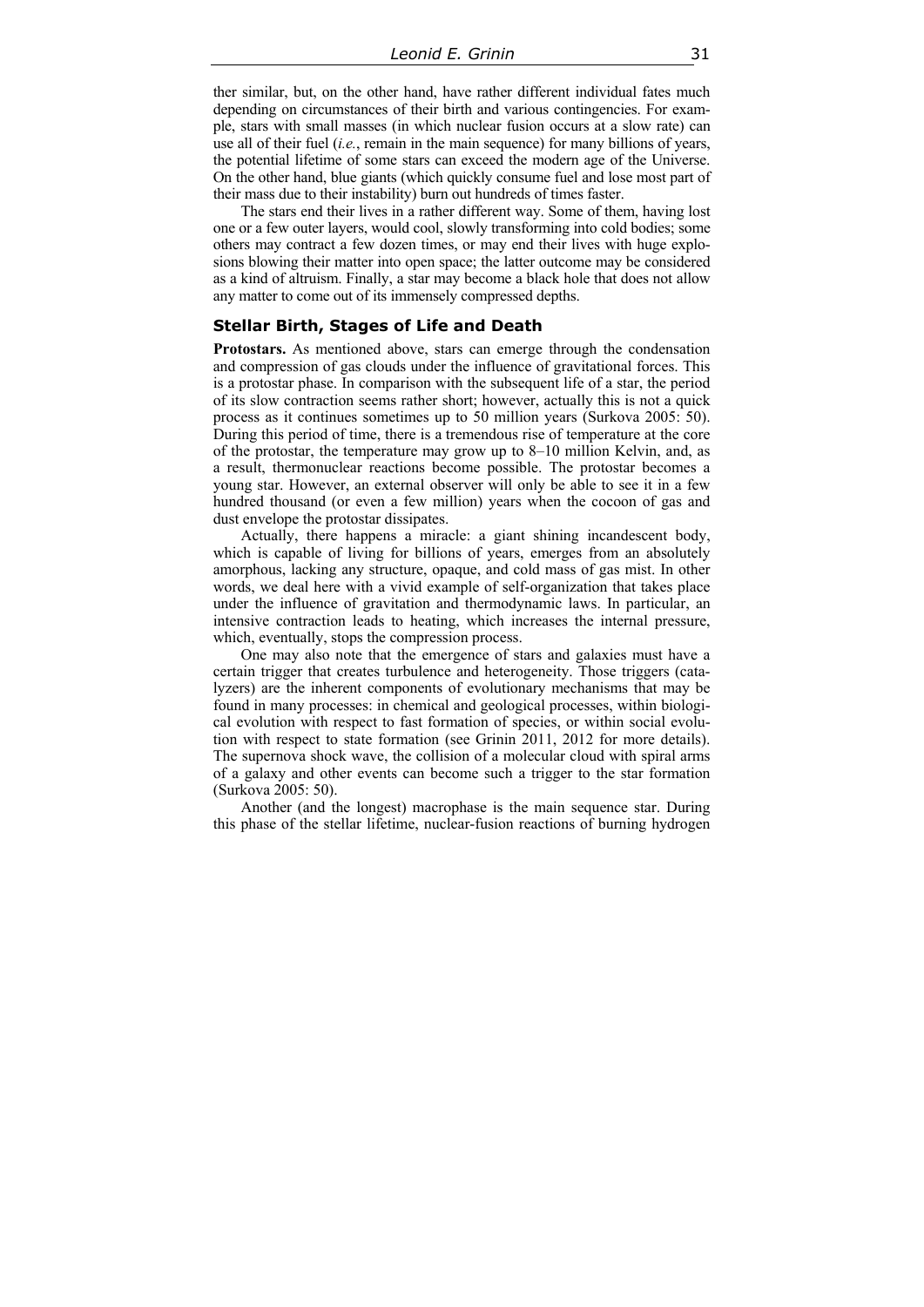to helium in the core, keep the star shining. That is why the duration of the main sequence phase depends mainly on the stellar mass. The more massive the star, the shorter is its lifespan on the main sequence (as with a larger mass the 'fuel combustion' processes run more intensively). A star preserves its size and form due to the mutual struggle of two forces: the gravity that tries to compress the star and the gas pressure produced as a result of nuclear reactions and powerful heating. There is a dynamic equilibrium between temperature and gas pressure. With growing temperature, the gas expands and works against the gravitation forces, which results in cooling of the star; this way the thermal balance is kept. In the lifetime of stars and galaxies, as well as at all other levels of evolution, we find numerous cases and different forms of the interaction between two opposite processes which make it possible for 'individuals' to live. The processes of assimilation and dissimilation support vital activities within biological organisms; the processes of animal reproduction and their extermination by predators support the population balance; interaction between processes of production and consumption is the basis of the reproduction of social systems, and so on.

**Red giants.** The new phase of stellar evolution is connected with the exhaustion of hydrogen supplies. The gas pressure (that maintained the star balance when necessary fuel was available) decreases and the stellar core compresses. This leads to a new increase in temperature. A star starts to burn heavier elements and thus, the stellar composition significantly changes. Simultaneously with the compression of the core, the star's outer layers expand. In general, the star inflates and expands a few hundred times, and it transforms into a red giant and then with the larger expansion – into a red supergiant (large stars with the mass of more than ten solar masses transform into supergiants at once). This phase lasts for about one tenth of the 'active lifetime' of a star, when the processes of nuclear fusion go on in its depths.

**Star death: three cases.** The next phase is the transformation of a red giant or supergiant. Actually, the new form depends on stellar mass and a number of other characteristics such as the stellar rotation and velocity, the degree of its magnetization, and so on. The following three outcomes are considered most typical. They depend on stellar mass (but the limit value estimates vary significantly, and so below I will mention the main alternative values after the slash).<sup>8</sup> Stars with the masses smaller than 1.2–1.4/3 solar masses transform from red giants into the so-called 'white dwarfs', when the star sheds its outer envelope to form a planetary nebula with an extremely contracted core (down to the size of the Earth). The further compression does not occur because of the so-called degenerate electron gas pressure that does not depend on temperature. As a result, the white dwarf is rather stable. However, due to the lack of hydrogen

<sup>&</sup>lt;sup>8</sup> According to one of classifications (that might be more correct than the one reproduced below), one can subdivide all the stars just into two classes: massive stars (with a mass equal or exceeding c. 10 solar masses), producing neutron stars and black holes, and non-massive ones producing white dwarfs (Lipunov 2008: 99). But the latter ones, depending on the mass, differ in the elements which form their core.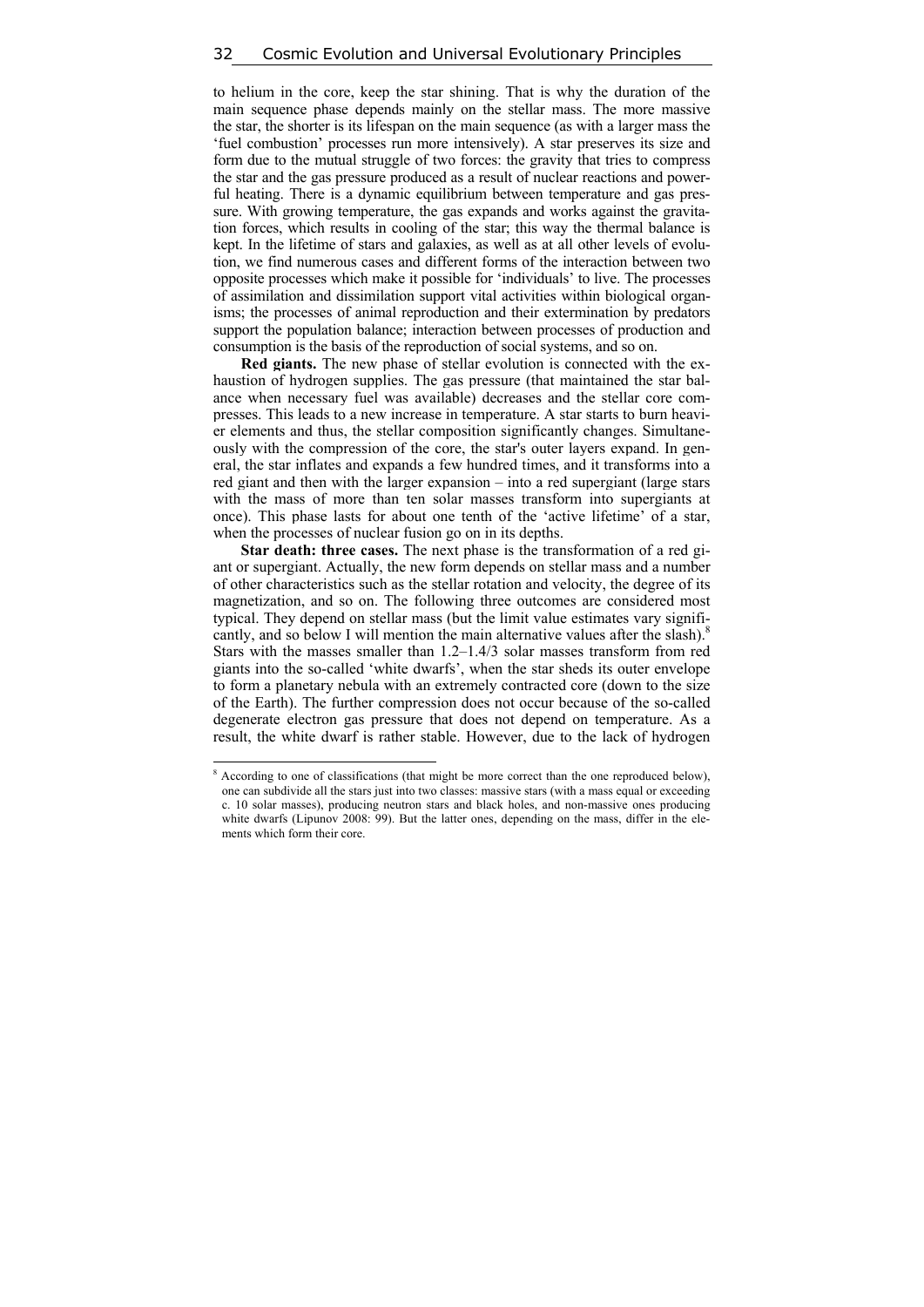and helium, thermonuclear fusions can no longer proceed within such a star. A white dwarf is very hot when it is formed; yet, afterwards the star cools and transforms into a 'black dwarf', that is, it becomes a cold dead cosmic body.

For stars with initial mass of more than  $1.2 - 1.4/3M_{\odot}$ , but less than 2.4–  $3/7-103M_{\odot}$ , their slow and gradual aging results in an 'infarct', that is a collapse. After the depletion of hydrogen and the decrease of the internal gas pressure (that used to balance the gravity), under the influence of gravity the core gets extremely compressed (by dozens thousand times – up to the radius of ten kilometers) just in a few seconds. Almost simultaneously the outer layers of the star are blown away with a huge speed as a result of shock wave. This supernova shines brighter than millions of ordinary stars, but for a very short period of time. This explosion expels the stellar material into interstellar medium and thus, there occurs the formation of considerable quantities of heavy (heavier than iron) elements that afterwards concentrate in various celestial bodies. The remaining core contracts to become a neutron star (which is supposed to contain super dense neutron fluid). With respect to its size, such a star is five billion times smaller than the Sun, but it is hundreds of thousands of times brighter because the temperature on its surface is 1000–1500 times higher than on the Sun (Lipunov 2008: 133).

If stellar mass exceeds the limit of  $3/7-10M_{\odot}$ , after hydrogen is burnt out it will start collapsing and explode (though sometimes it may collapse without an explosion), but the force of compression will be unlimited, as the gravity becomes enormous because of the huge mass and absence of internal forces that can prevent the collapse. The action of the gravitational force which is balanced by nothing leads to the situation when the stellar diameter becomes infinitesimally small. According to theoretical calculations, the star is transformed into a black hole whose gravity fields are strong for light to escape.

### **III. UNIVERSAL EVOLUTIONARY PRINCIPLES THAT APPEARED DURING THE STAR-GALAXY ERA**

# **Life, Death, and Catastrophes in the Evolutionary Aspect**

The irreversible character of evolution is its most important characteristic. It can be observed as a steady movement to more complex structures and forms of organization, to the changes in the chemical composition of the Universe, *etc.* As regards the individual objects, the irreversible character of evolution is obvious and undoubted. A star which passed through a certain phase of life cannot reenter this phase.

**The problem of the individual's death. Death as an opportunity for life to go on.** Stellar life and death can hardly leave anybody indifferent. Actually, within the Big History framework, this is the first time when we come across the problem of a life cycle of individual objects in such an explicitly expressed form. On the one hand, the star's fate, lifespan, and type of death depend on initial parameters, as if they were 'genetically programmed' (and, hence, they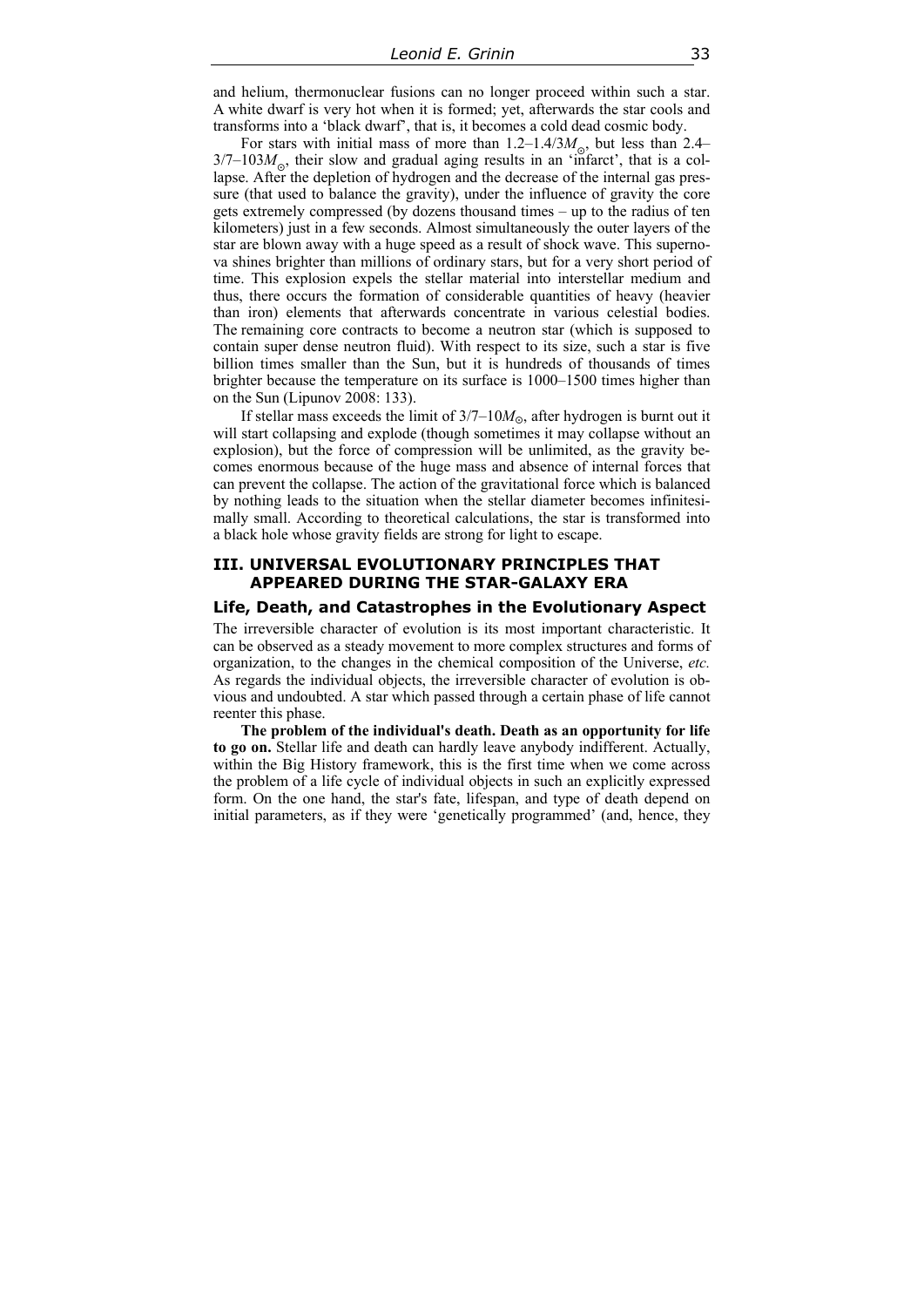may be forecasted); on the other hand, they may be altered by some contingencies. Thus, the star's fate is not 'fatal', indeed. Binary star systems increase highly the variability of the individual star fates; as Lipunov (2008: 252) puts it, we deal here with a kind of 'quadratic evolution'. What is more, it is actually possible to speak about differences in the 'individual' stellar behavior or 'within a group', because the interaction of two, three, and more stars may lead to very significant differences and unusual results that cannot emerge within the development trajectory of individual stars. In fact, similar patterns are observed at other levels of evolution, when behavior of pairs or groups of individuals produces outcomes radically different from the ones observed with respect to the behavior of an individual not interacting with others.

Finally, the meaning of individual's death for evolution may be different. Up to a certain degree one may observe a direct correlation between the 'strength' of death, the power of the stellar explosion, and the formation of conditions for a new evolutionary search. Stellar explosions affect the dynamics of their environment; consequently, they may help create unusual conditions that contribute to the emergence of certain developmental deviations. Within tens of thousands years the zone of explosion expands to a vast area of interstellar medium (covering the distances of dozens of parsecs); in this area one can see the formation of new physical conditions (in particular, temperature, density of cosmic rays and magnetic fields strength). Such a disturbance enriches the respective zone with cosmic rays and brings changes to chemical composition (Shklovsky 1984: 209). The explosions also contribute to star formation. Thus, a star does not die in vain. One can draw here an interesting analogy with extinctions in biological evolution which contribute to new directions of speciation. The stellar destruction can be also compared with the disintegration of large empires with all the subsequent repercussions. The disintegration of a large empire leads to a cascade of new states forming both in the place of the empire and even beyond its borders. Historical detonation contributes to politogenesis the same way as the cosmic detonation contributes to star formation.

**Stellar life in terms of self-organization and maintaining of the dynamic equilibrium.** In the initial phase under the compression a cloud of gas 'burns' itself like packed straw or rags mow burn. The next phase of selforganization is connected with the formation of complex stellar structure on the main sequence phase during which burning out of hydrogen occurs. After burning out of the most part of hydrogen a star enters a new phase, it expands and transforms into a red giant. At the same time the processes of self-organization occur again and the stellar structure radically changes (highly compressed core coexists with the expanded envelopes). After the fuel is burnt out in a red giant, the next phase is compression under the influence of the gravitational force and formation of a brand-new structure: small but very massive core with extremely high density of the matter within it.

Let us consider the stellar life in terms of maintaining and breaking the equilibrium. First of all, there is a thermal equilibrium, when the rate of energy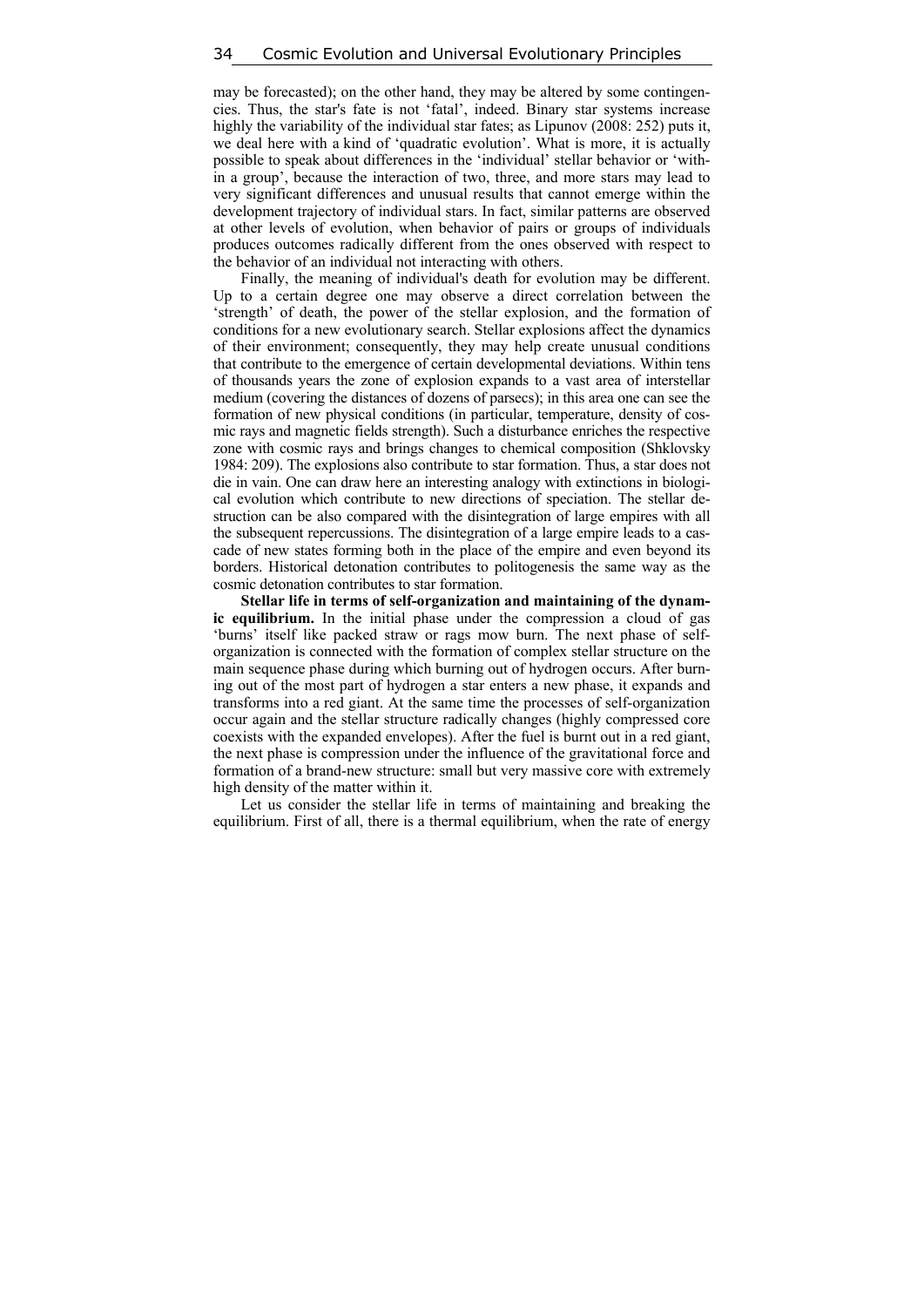produced in the core (through thermonuclear fusions) balances the loss of energy through the emission of radiation into space. This equilibrium is broken when hydrogen fuel is gone. The reserves are apparently compensated when a star starts using another type of energy. This may occur through the contraction of the star which begins fusing helium into carbon, thus producing many times more energy for every atom; afterwards heavier elements may be used as fuel, and each heavier element will produce more and more energy per atom. Meanwhile, the core of the star begins to increase in temperature. There is equilibrium in terms of pressure of different forces and preservation of a certain form and size of the star. Within the main sequence phase, the balance is maintained as the gravity pulls all the stellar matter inward, toward the core, while gas pressure pushes heat and light away from the center. This pressure exists until the reserves of nuclear fuel are exhausted (Efremov 2003: 97). With respect to red giants one may speak about equilibrium of another kind in two dimensions. In the core the temperature grows due to contraction and thermonuclear reactions of higher levels start (*i.e.*, involving not hydrogen but helium or heavier elements)*.* As a result of those reactions the temperature may grow up to 100 million Kelvin. That is why a stronger gravity is balanced by a stronger (due to temperature) gas pressure. In the meantime, within the shell the equilibrium is achieved through the multifold expansion of the outer layers. In neutron stars and white dwarfs, the subsequent phases of the stellar lifetime, there is their peculiar equilibrium.

**Structuring, self-organization and 'Russian nesting doll' structure.**  The whole history of star-galaxy phase of cosmic evolution is the history of formation of different structures of different size and grouping of these structures into larger ones. At the same time, as we already mentioned, we deal here with the ability of objects to self-organization at all phases of general and individual evolution. It is very important that structuring occurs not only among stars and galaxies but also among molecular clouds. The latter can be regarded as a parallel branch of evolution. Parallelism plays a great role in evolution dramatically increasing the opportunities of transition to something new and creating a field of contacts between various directions of evolution (see about it below).

Giant molecular clouds as a rule have a rather complex 'Russian nesting doll' structure when small and large condensations are nested into larger and more vacuum ones (see Surkova 2005: 48). 'Russian nesting doll' structure (strongly resembling a fractal one) is also typical of higher levels of evolution. Thus, smaller groups of herding and social animals, which are the part of larger groups, are similar in a general way to the structure of a large society. This also refers to social evolution, in particular, the organizations which are not centralized, for example, tribal alliances. The components of the latter (lineages, clans, subtribes) are less similar to the structure (and the principle of structuring) of a tribe. That is why the tribes can easily be separated and if necessary be gathered. This is typical of the amalgamations of the representatives of the fauna (flocks, herds).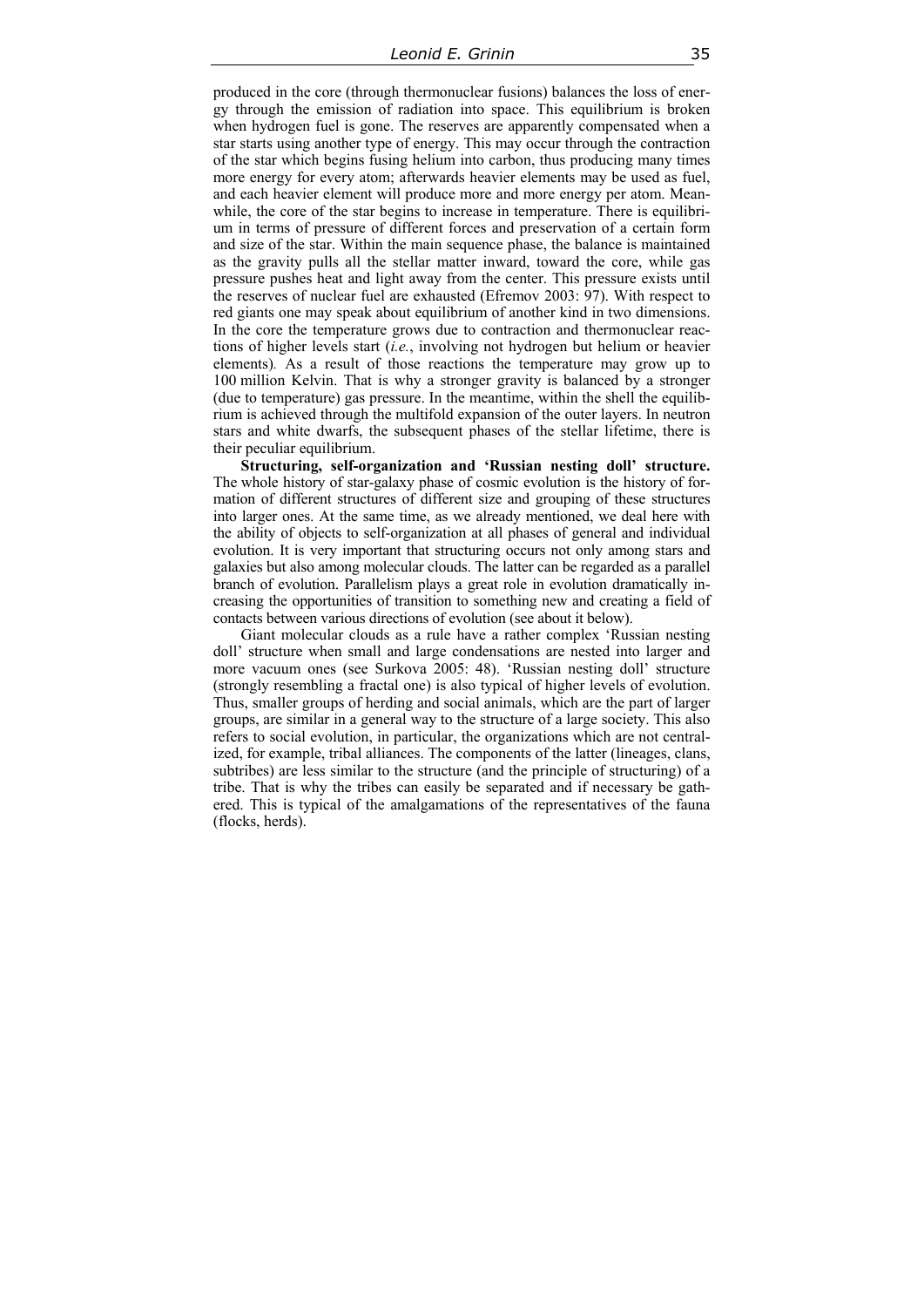**Synthesis of gradualism and catastrophism.** With respect to cosmic evolution one may observe a combination of two principles that provoke endless discussions in geology and biology. The subject of those discussions is what principle prevails in evolution. Are we dealing mostly with slow gradual changes, eventually leading to major changes (gradualism)? Or, does the development mostly proceed through sharp revolutionary breakthroughs which in biology are often connected with catastrophes? Within star-galaxy evolution the combination of both principles is more than just evident. Here, as at no other evolutionary level, both patterns of evolution are organically combined in individual fates of the stars. The main sequence phase of stellar evolution (when the fusing of hydrogen occurs) demonstrates the gradual character and the importance of slow and prolonged processes. However, catastrophes of various scales can take place within the lifetime of any star. For some stars, such radical changes may manifest in major – but still local – changes (such as shedding the outer layers), whereas for other stars these might be tremendous catastrophes when stars die, figuratively speaking, 'brightly' and 'heroically', illuminating the Universe, leaving a billion-year-long footprint of light. The latter, that is the extraordinary phenomena and events, both among the stars and among humans are fewer than the former, that is the common ones.

#### **Some Evolutionary Ideas in Connection with the Star-Galaxy Phase of Evolution of the Universe**

In the evolutionary process (and also as a whole in cosmic evolution) of formation of stars, galaxies, nebulae, and cosmic clouds one can distinguish a number of important evolutionary principles and laws that are not evident. Their detection is important for understanding the unity of principles of development of the Universe. Those principles and observations are grouped into several blocks.

 **Evolution proceeds via constant creation and destruction of objects.** Nature, when creating, destroying, and renewing various objects, 'tests' many versions, some of which turn out to be more effective and have more chances to succeed in terms of evolution. For such a situation of selection within constant destruction and creation process, it appears possible to apply a rather appropriate notion of 'creative destruction' introduced by Josef Schumpeter (2007).

 **'Evolution is stronger than individual objects'.** Cosmic processes are accompanied with constant emergence, development, change, and death of various objects (stars, galaxies, and so on). Thus, here one can point as relevant the principle that was expressed by Pierre Teilhard de Chardin (1987) with respect to life in the following way: 'life is stronger than organisms', that is, life goes on exactly because organisms are mortal. The same is relevant to stellar evolution. We may say here that the cosmos is stronger than stars and galaxies; and in general, evolution is stronger than individual objects.

 **Rotation and keeping balance** take place due to constant destruction (or transition to new phases in the lifecycle) of some objects and the emergence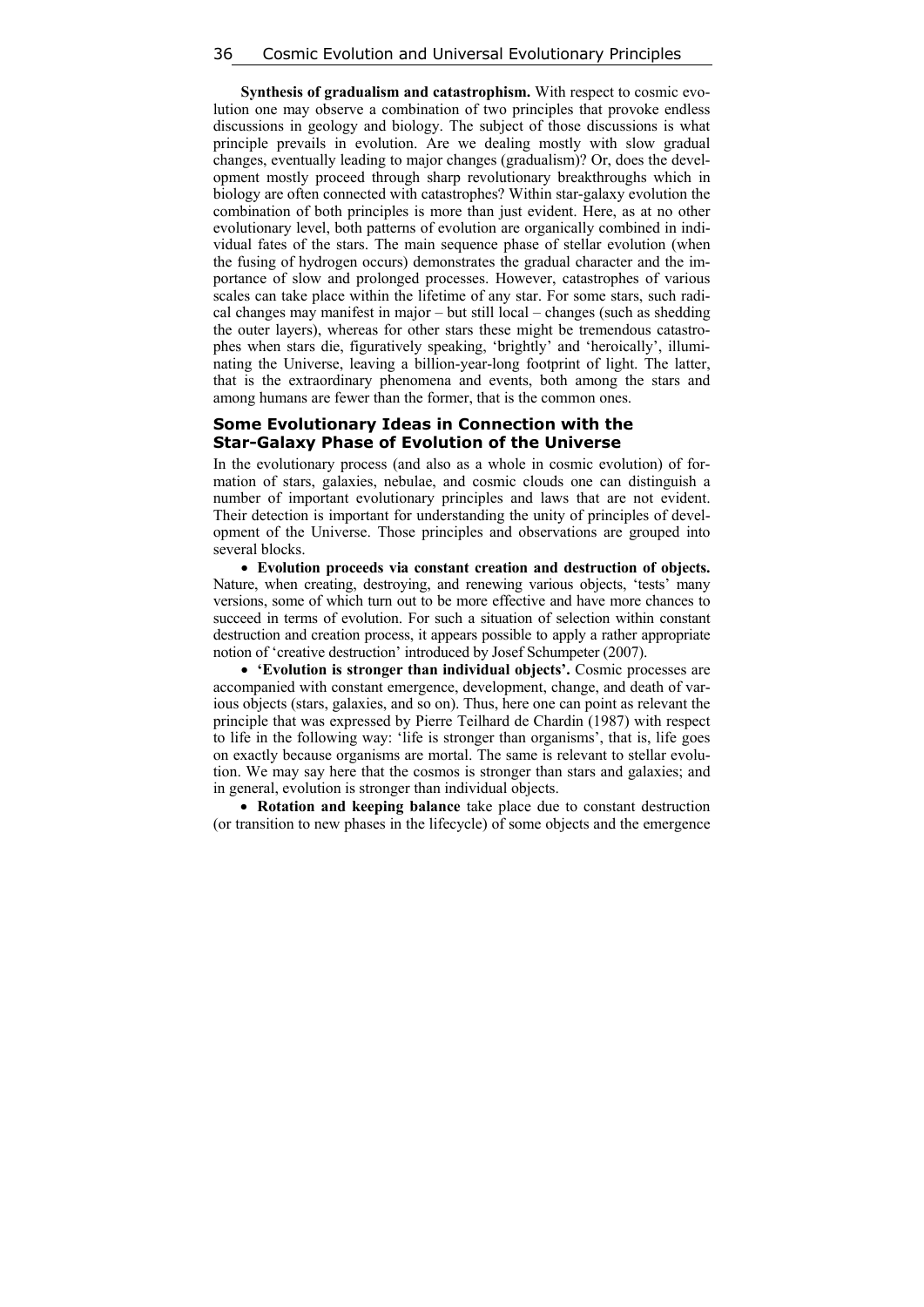of the others. This keeps balance and creates conditions for development, because development is a result of change of generations and species.

 **In every end there is a beginning. Star-evolutionary 'relay race'.** The material of dead objects becomes building blocks for the formation of new objects. This represents the circulation of matter and energy in nature; on the other hand, this represents a sort of 'relay race'. The latter allows using the results of long-lasting processes, in particular, the accumulation of heavy elements (for example, the Solar System was formed from the remnants after the explosion of a supernova; that is believed to be one of the reasons of the presence of great number of heavy and super-heavy elements on the Earth and other planets). <sup> $\frac{9}{5}$ </sup> Thus, we deal here with the above mentioned 'creative destruction' – the creation of new objects due to the destruction of the old ones. Furthermore, the new objects are different from the old ones, and sometimes these differences are quite apparent. It ensures continuity and provides new forms with space for advancement (*e.g.*, the change of generations of biological organisms always results in certain transformations). The change of rulers may not necessarily lead to radical social changes; however, each new ruler is somehow different from his predecessor, as a result the accumulation of historical experience occurs.

 **New generations of organisms and taxa are the ways of qualitative development.** One may also detect generations of taxa, which already have significant evolutionary and systemic differences. Thus, generations of stars differ in terms of their size, chemical composition, and other characteristics. Only through the change of several generations of objects this class of objects acquires some features that, nevertheless, are considered to be typical for the whole class of objects. (Thus, species in biology are determined by the impossibility to sire with the representatives of other species. However, many species reproduce asexually).

#### **1. Individuality as a way to increase evolutionary diversity**

 **Ontogenesis and phylogenesis.** The evolution proceeds at various levels: through the development of its certain branch, a certain class, species and so on (and sometimes even at the level of an individual organism). Besides, if apply biological terminology, at every level of evolution we find a combination of processes of ontogenesis and phylogenesis. Of course, within star-galaxy evolution the phylogenesis is represented much weaker than in the evolution of life. Nevertheless, it still appears possible to speak about the history of transformation of certain types of galaxies and stars, and, hence, up to a certain extent the cosmic phylogenesis does occur (see as above with respect to change of a few generations of stars and galaxies that differ from each other as regards their size, structure, and composition).

 **The phases of individual development (ontogenesis) – myriads of different paths.** Every type of objects has their own regular phases of life

 $\overline{a}$ 

<sup>9</sup> About the rule of evolutionary relay race see Grinin *et al.* 2008.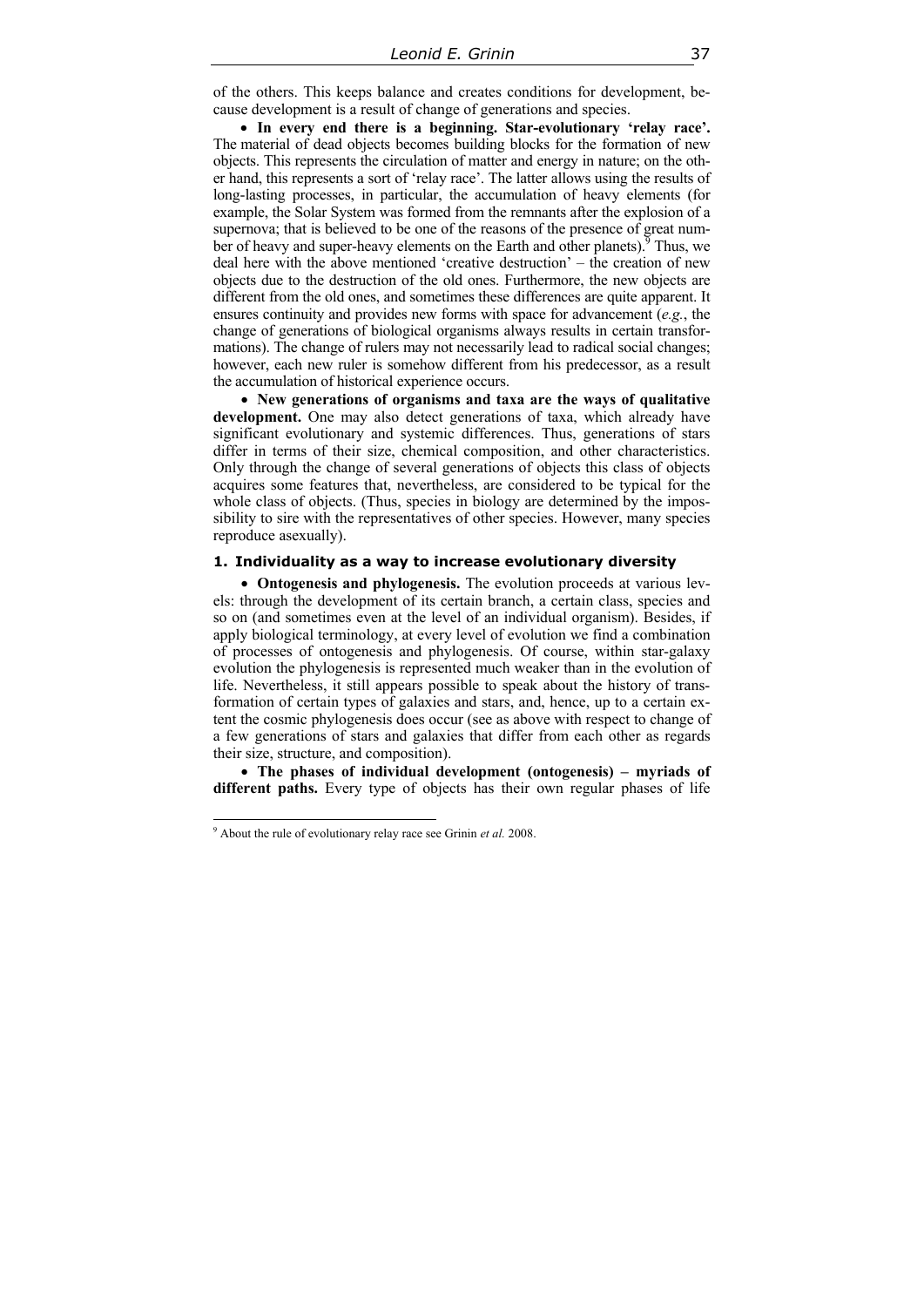which depend on both internal characteristics of the object and the environment (proximity of other objects, *etc.*). As we have already seen, stars depending on their mass, composition and other characteristics have very different duration of the phase which is called the main sequence (from several tens of millions of years to 10–15 billion of years and even more). As was mentioned above, the fate of stars at the last stage of their life also depends on their mass and other circumstances. Depending on this they can turn into the White Dwarf, become a neutron star or a Black Hole.

 **Required and excessive variation as conditions of a search for new evolutionary trajectories.** Within the processes described above one can observe the formation of the taxonomic diversity of the objects; we may even speak about occupying the evolutionary 'niches'. There emerge the types of stars which have different mass, luminosity (accordingly, different spectrum/color of the light), temperature, system (single stars, planet systems and systems of stars from two to seven), period of rotation, magnetic field, *etc.* The same refers to the galaxies among which one can distinguish a number of types (elliptical, spiral, and lenticular) and subtypes. Such diversity is extremely important. Only the achievement of a necessary level of taxonomic and other diversity allows a search for ways to new evolutionary levels. This is sometimes denoted as the rule of necessary and excessive diversity (see Grinin *et al.* 2008: 68–72; for more details see also Panov 2008).

• Norm, averages, and deviation from a norm. Only when we find a sufficient diversity, it appears possible to speak about norm, average level, exceptions, and outliers. Scientists have long known that the breakthroughs to new forms usually happen somewhere at a distance from the former main directions, at the periphery (see the next part about the structure), and in those systems that diverge from the previous mainstream.

 **Continuity**, which actually means the emergence of a continuum of forms, sizes, life spans, and lifecycles, is rather characteristic for space objects. Thus, the stars can be presented as a continuum from heavier to lighter ones, whereas the latter become hardly distinguishable from planets, their temperature does not contribute to the thermonuclear reactions, *etc.* The types of planetary systems uniformly cover a wide range of parameters. There is also a sequence of phases in the transformation of cosmic clouds into stars: condensation of clouds – formation of protostars – formation of young stars, and up to the death of stars. A wide range (a continuum) of forms and sizes of objects may be observed at geological, biological, and social phases of the evolution.

#### **2. Object, environment, competition, development systems, and self-preservation**

 **The relations between structure and environment.** Multilevel systems (galaxy – galaxy cluster – galaxy supercluster) act as a system of a higher order for stars, and, simultaneously, they create an environment that produces an enormous influence on those stars. A star directly interacts with its immedi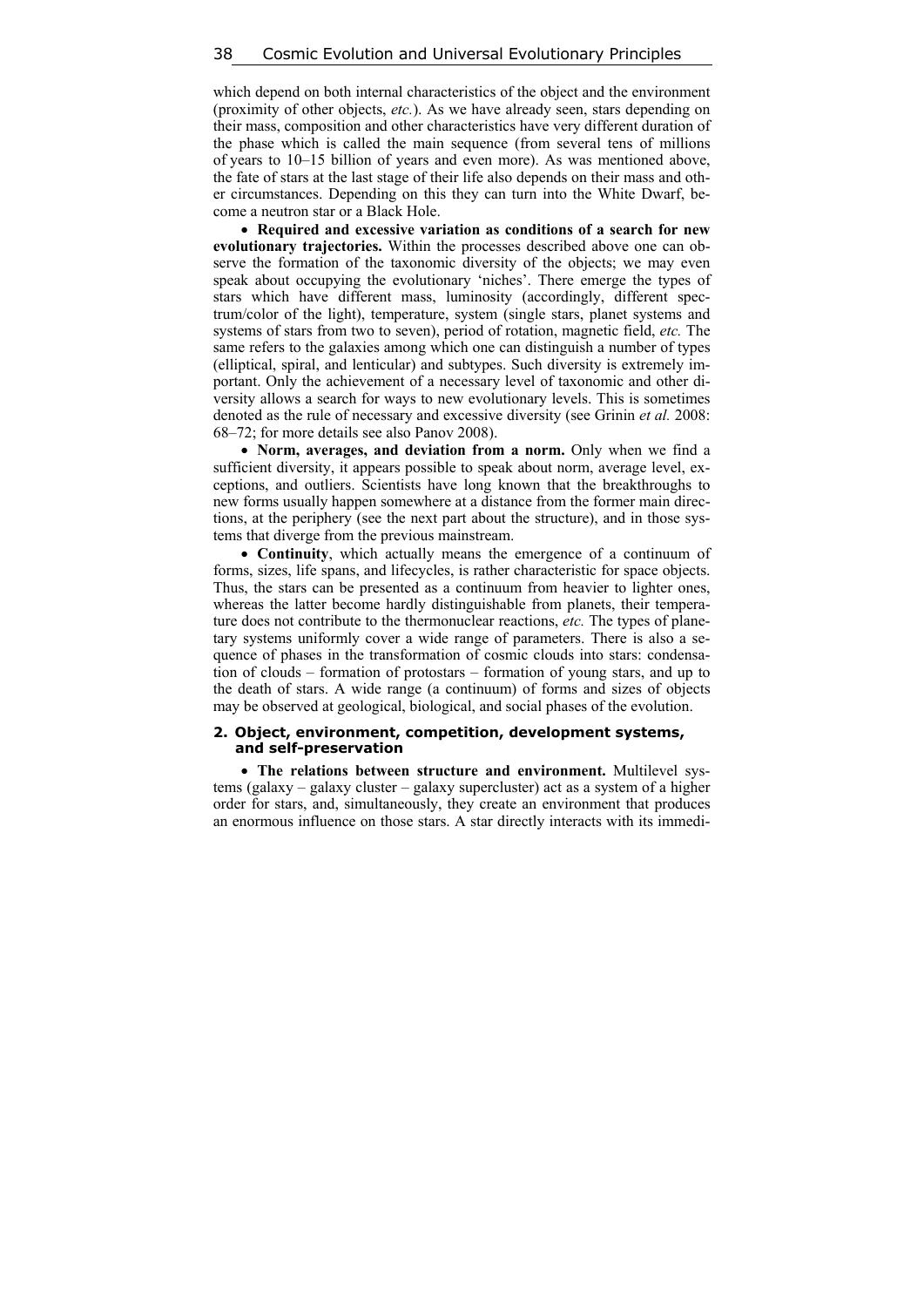ate environment (*e.g.*, with neighboring stars because of the strong gravity which affects the movement of both stars), whereas with the distant environment the interaction proceeds at its higher levels. Within star-galaxy evolution the environment generally produces less impact than at other evolutionary levels but nevertheless, it is highly important. For example, the role of the immediate environment is very important in systems of double, triple, or multiple stars. On the whole, single stars are separated by great distances and that is why they collide rather infrequently except for the center of the galaxies where star density is much higher. There occurs one collision once a million years (Shklovsky 1987: Ch. 1). For a small galaxy the influence of neighboring larger galaxy may turn out to be fatal, if it leads to its absorption. A star explosion close to clouds may (as we have seen) trigger the process of formation of stars and galaxies. The role of the environment is important for planets; the most important thing of this environment will be characteristics of a star and nearest planets as well as the influence of satellites and the danger of collisions.

With the development of a certain type of evolution, its own laws and environment gain a growing influence on the development of its subjects and actors. For example, both abiotic nature and the biotic environment influence biological organisms. However, within a complex ecological environment, it is the intraspecies and interspecies competition that may have larger influence than any other natural factors, whereas within a complex social environment it is just the social surrounding that affects individuals and social systems more than the natural forces do (though in consuming societies the role of influence of natural environment on people is much more important). Thus, with the formation of star-galaxy structure of the Universe there emerged macro-objects which start to interact with environments which are larger by many orders of magnitude.

 **The formation of evolutionary driving forces of development.** The study of cosmic evolution shows that evolutionary driving forces emerge just at this phase of evolution (although they turn to have small-scale impact on 'progress'). Of course, evolutionary changes are determined by the influence of physical or chemical forces, but we observe them sometimes in the form of preadaptations. For example, the emergence of organic chemical compounds in the clouds of molecular gas exemplifies such a preadaptation. In principle such kinds of complex compounds do not play a significant role in cosmic evolution, but they are in the 'reserves' of development. It is of interest that a peculiar type of structure of such clouds which protect the molecules from cosmic radiation, makes their existence possible. In other words, special conditions are required for preadaptations. Preadaptations in biology often emerge in special environment. Thus, it is supposed that the transformation of crossopterygian fin, which gave rise to amphibians, into a limb occurred in terms of shrinking shallow water.

 **'Struggle' for preservation of forms.** It is important to note that stars, galaxies and planets (as well as other celestial bodies) have their definite, quite structured, and preserved form. The 'struggle' for the preservation of those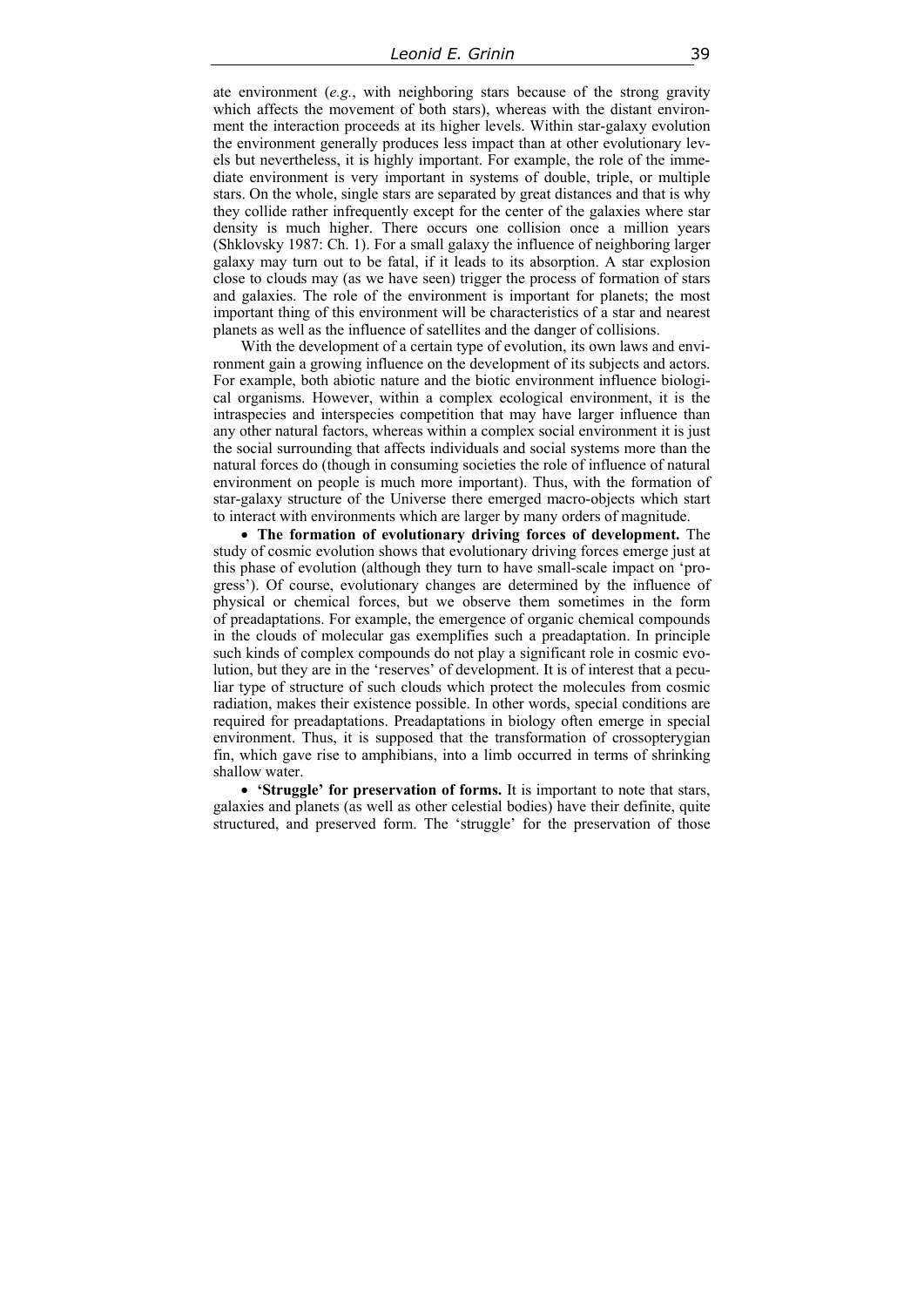forms, the capacity to live and shine, the use of different layers to minimize energy losses lead to a slow but evident evolutionary development. This way the atomic composition of the Universe changes, whereas the diversity of variations of the existence of matter increases. The bilateral transition of matter to atomic (in hot bodies) or molecular state (in cold structures, in particular in the clouds of gas and on outer layers of stars) and vice-versa when forming from the giant clouds of stars is an outstanding manifestation of this type of evolution, a preparation for the formation of its biochemical and biological forms.

 **The urge toward self-preservation and origins of the struggle for re**sources. The emergence of structures that strive for their preservation (as mentioned previously) creates a wide range of interaction between the system and its environment; on the other hand, this creates a basis for the 'evolutionary search' and evolutionary advancement. This evolutionary paradox, namely, that the struggle for the self-preservation is the most important source for development, can be observed here in its full-fledged form. However, the star-galaxy evolution demonstrates the emergence of this driving force which will become very important in biological evolution; and it appears to be the most important driving force in social evolution. This is the struggle for resources that among stars and galaxies may proceed in the form of weakening of another object or its destruction (*e.g.*, through a direct transfer of energy and matter from one body to another, *i.e.* accretion), in the form of 'incorporation', 'capturing', that is 'annexation' of stars and star clusters by larger groups. We have already mentioned above galactic coalescences. Thus, some astronomers maintain that throughout a few billions of years our galaxy has 'conquered, robbed, and submitted' hundreds of small galaxies, as there are some evident 'immigrants' within our galaxy, including the second brightest star in the northern sky, Arcturus (Gibson and Ibata 2007: 30). It is widely accepted that emergence and expansion of a black hole may lead to the 'eating' of the matter of the nearby stars and galaxies. However, the 'eating capacity' of the black holes is greatly exaggerated in popular literature but this is quite excusable as black holes are very mysterious objects. In systems of double stars or in star-planet systems one may also observe such a form of interaction as the exchange of energy and resources.

 **External factors as the triggers of transformations** play a great role, for example passing by giant molecular clouds of a large celestial object, stellar explosion, *etc.* can start the process of stars and galaxies formation (*i.e.* become the trigger of gas concentration). Collisions between celestial bodies can cause the creation of new objects. Thus, it is supposed that the Moon was formed as a result of a collision of a large object with the Earth.

#### **3. Multilinearity**

Multilinearity is one of the most important characteristics of evolution.

Unfortunately, it does not get sufficient attention, and there is a tendency to reduce evolution to a single line – the one that has produced the highest complexity level, which is often interpreted as the main line of evolution. *However,*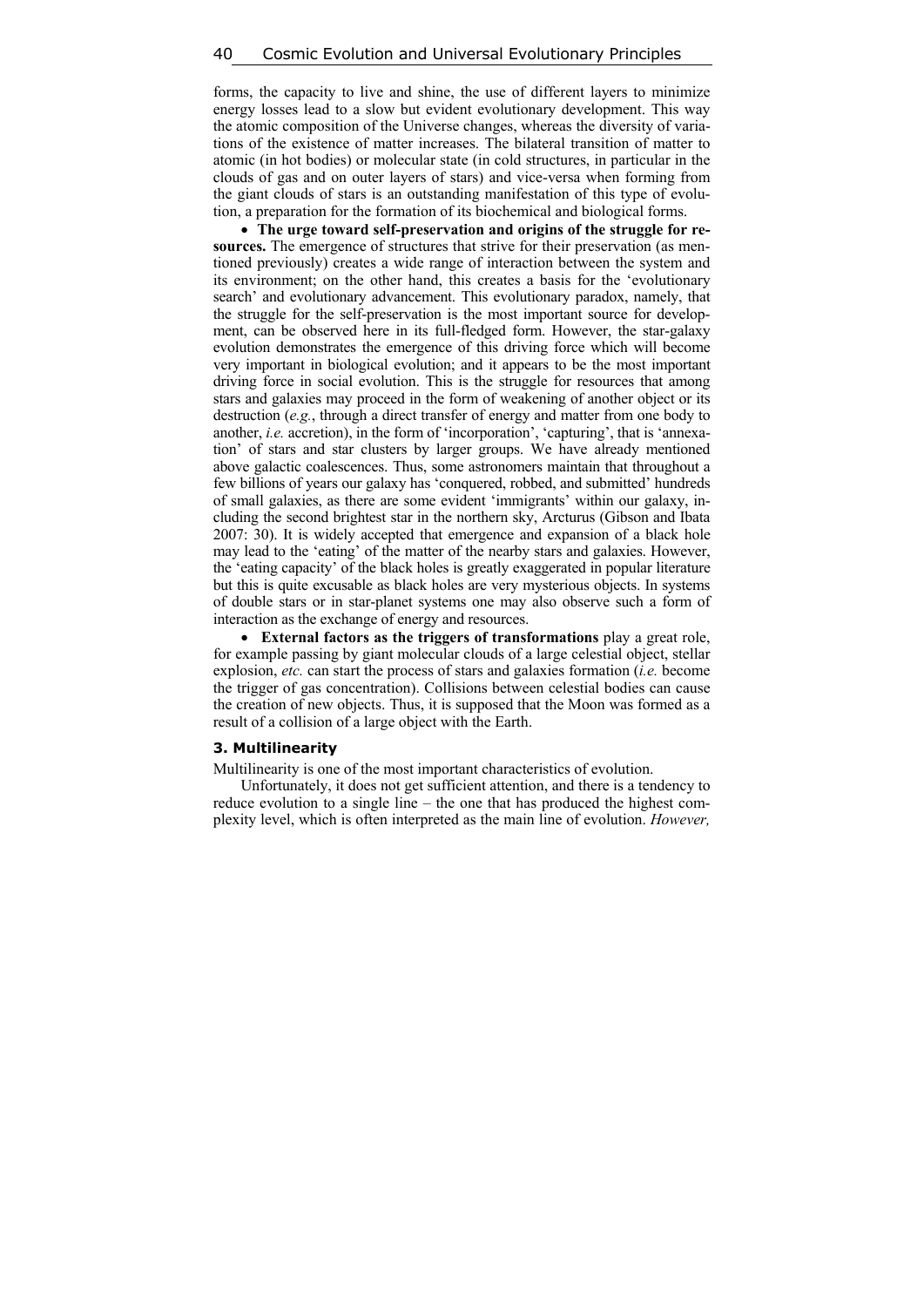*at every stage of evolutionary development one can find an interaction of a few lines that can have rather different futures.* In other words, in addition to the main evolutionary line one can always identify a number of lateral ones. Firstly, they contribute to the increasing diversity; secondly, they allow expanding the range of search opportunities to move to new levels of development; thirdly, the lateral lines may partly enter the main evolutionary stream, enriching it. We quite often deal with two or more coexisting and comparable lines of development whose convergence may lead to a quantitative breakthrough and synergetic effect. Various lines of development may transform into each other. Elsewhere we have written a lot on the issue of social evolution in this context (see, *e.g.*, Korotayev *et al.* 2012; Grinin 2011).

 **Classical forms and their analogues.** The main and lateral lines of evolution may be considered in two dimensions: 1) horizontal (as regards complexity and functions), 2) vertical (concerning the version that would be realized later at higher evolutionary phases). It appears also possible to speak about classical versions and their analogues. Thus, various forms of aggregation and specialization of unicellulars can be regarded as analogues of multicellulars (see Eskov 2006), whereas various complex stateless polities can be regarded as state analogues (see Grinin and Korotayev 2009; Grinin 2011, 2012 for more details). Classical forms and their analogues can transform into each other; however, these are just the analogues that tend to transform into classical forms, rather than the other way round (the latter may be regarded both as a direct degeneration and as a forced adaptation to sharply changing conditions).<sup>10</sup>

 **Stars and molecular clouds: two parallel forms of existence of cosmic matter.** In this respect we may consider stars and galaxies as the main line of evolution and the giant clouds as its lateral lines; also the former may be designated as 'classical forms', and the latter may be defined as 'analogues'. In fact, on the one hand, galaxies and stars emerge from giant molecular clouds. On the other hand, as we have seen, these clouds have the same gravitational force and even structural complexity as stars and galaxies<sup>11</sup> have. And they are also able to concentrate, to take part in the energy exchange, *etc.* They also exceed the stars in the level of organization of elementary particles as the molecules are concentrated in the clouds, and there is the concentration of elementary particles and atom's nuclei in the stars.<sup>12</sup> Besides, stars when losing the matter, shedding its envelopes and through the explosion transform into gasdust clouds, *i.e.* into interstellar gas which forms the molecular clouds.

 $\overline{\phantom{a}}$ 

<sup>10</sup> Thus, in difficult environmental conditions, (*e.g.*, of semi-deserts and deserts), centralized forms of polities – large chiefdoms and early states – can dissolve into a system of interacting societies

 $\frac{11}{11}$  Accordingly, on different levels of generalization the clouds of one size are the analogues of the

stars and the clouds of larger size – of galaxies.<br><sup>12</sup> The molecules can also be found in periphery layers of some stars, in the places with low temperatures.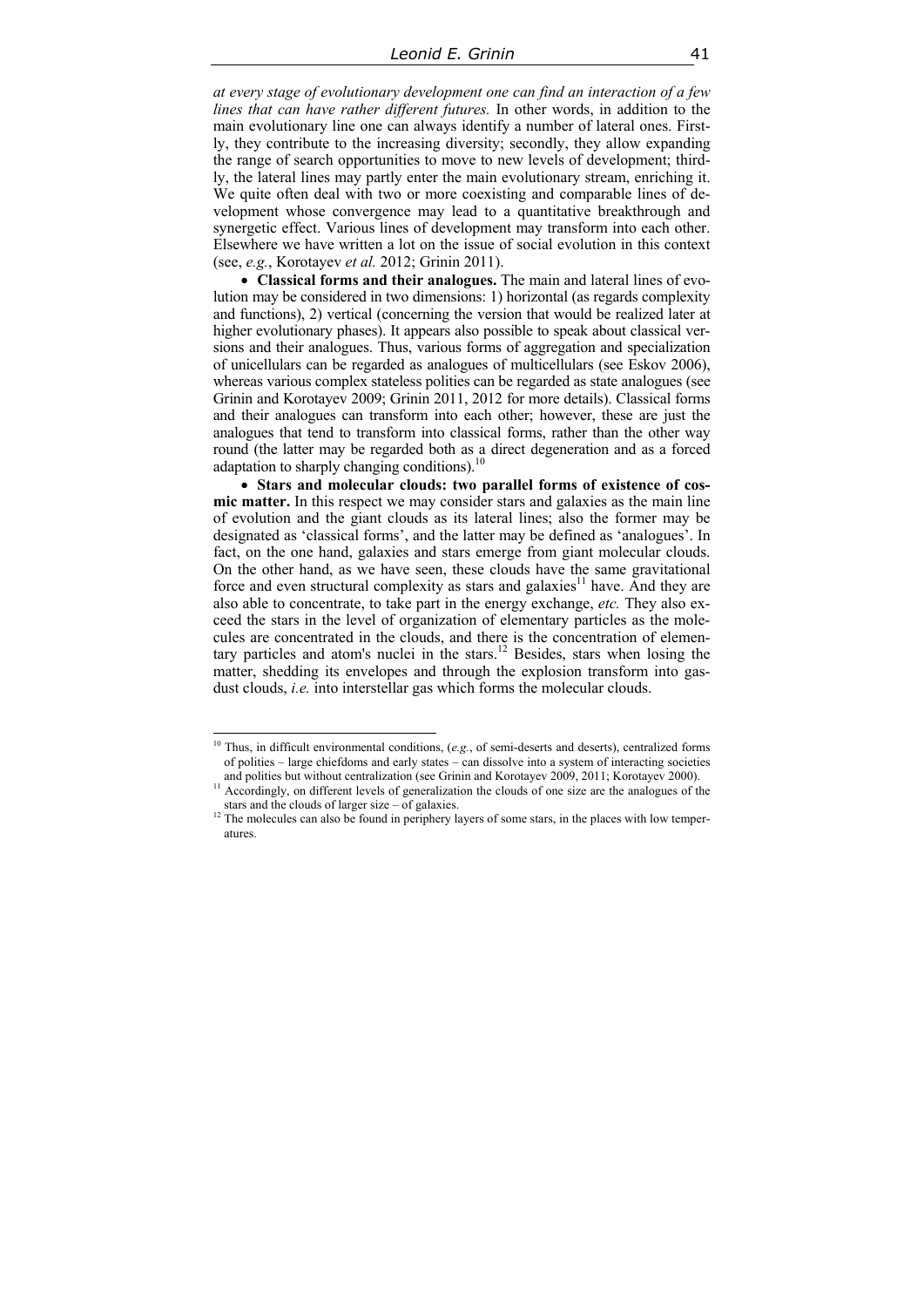# **INSTEAD OF CONCLUSION. The Formation of Various Evolutionary Lines at the Microworld Level**

**Astrophysical and astrochemical evolution.** Almost from the very beginning of the development of the Universe (when the temperature reached thousands of Kelvin) chemical evolution emerges as accompanying physical and astrophysical evolution. Of course, chemical evolution also occurs within stars with the emergence of heavier elements. However, that was rather laying the foundations for chemical evolution, because chemical processes involve reactions which lead to the emergence of new substances. Such processes proceed, first of all, within gas-dust clouds where molecules emerge. Hydrogen molecules are absolutely prevalent in number; however, molecules of water and some other substances also emerged. Chemical evolution goes on also on planets (where it combines with geological, or rather planetary evolution) as well as on small celestial bodies (asteroids and meteorites, *etc.*). At the same time on the planets where due to volcanism, pressure upper layers to lower ones and other geological processes the temperatures could be high enough, chemism significantly differed from that in cold clouds.

**The position of chemical evolution in cosmic evolution.** The representatives of dialectical materialism following Friedrich Engels (in his 'Dialectics of Nature' [Engels 1940]) stated (and we can agree with this statement) that the chemical form of organization of matter is evolutionarily higher than physical. In contrast with biological and social forms which from their very start displayed substantially higher levels of organization of the matter, the chemical form (that emerged a rather short time after the physical form) did not represent a higher form of evolution for a rather long period of time. The same refers to the geological form which emerged on the planets long time ago but it became higher only after the formation as a result appropriate conditions. That is not to say that chemical evolution is not important in the framework of general stellar and galactic evolution; however, before the emergence of the Earth-like planet, the physical and chemical forms of organization of matter should be regarded as equally important, constantly transforming into each other (see also Dobrotin 1983: 89).13 The chemical form of development in many respects was regarded as the 'preadaptation' for new levels of evolution. Let us note that in biology the term 'preadaptation' denotes the situation in which such achievements do not play the important role as a whole (without taking account of the certain organism) in the environment where they emerged. But without them it appears impossible to make a breakthrough at a certain moment. As a result, at some evolutionary turning point the forms which have these 'preadaptations' benefit from this and become evolutionarily higher or leading. They can give an impulse to the formation of new taxa and occupying new ecological niches. Within the Big His-

 $\overline{a}$ 

<sup>&</sup>lt;sup>13</sup> In any case, it is important to note that due to thermonuclear reactions the chemical evolution of the Galaxy proceeds in a single direction, namely, from simple to complex elements (Surdin and Lamzin 1992). This also refers to evolution in general.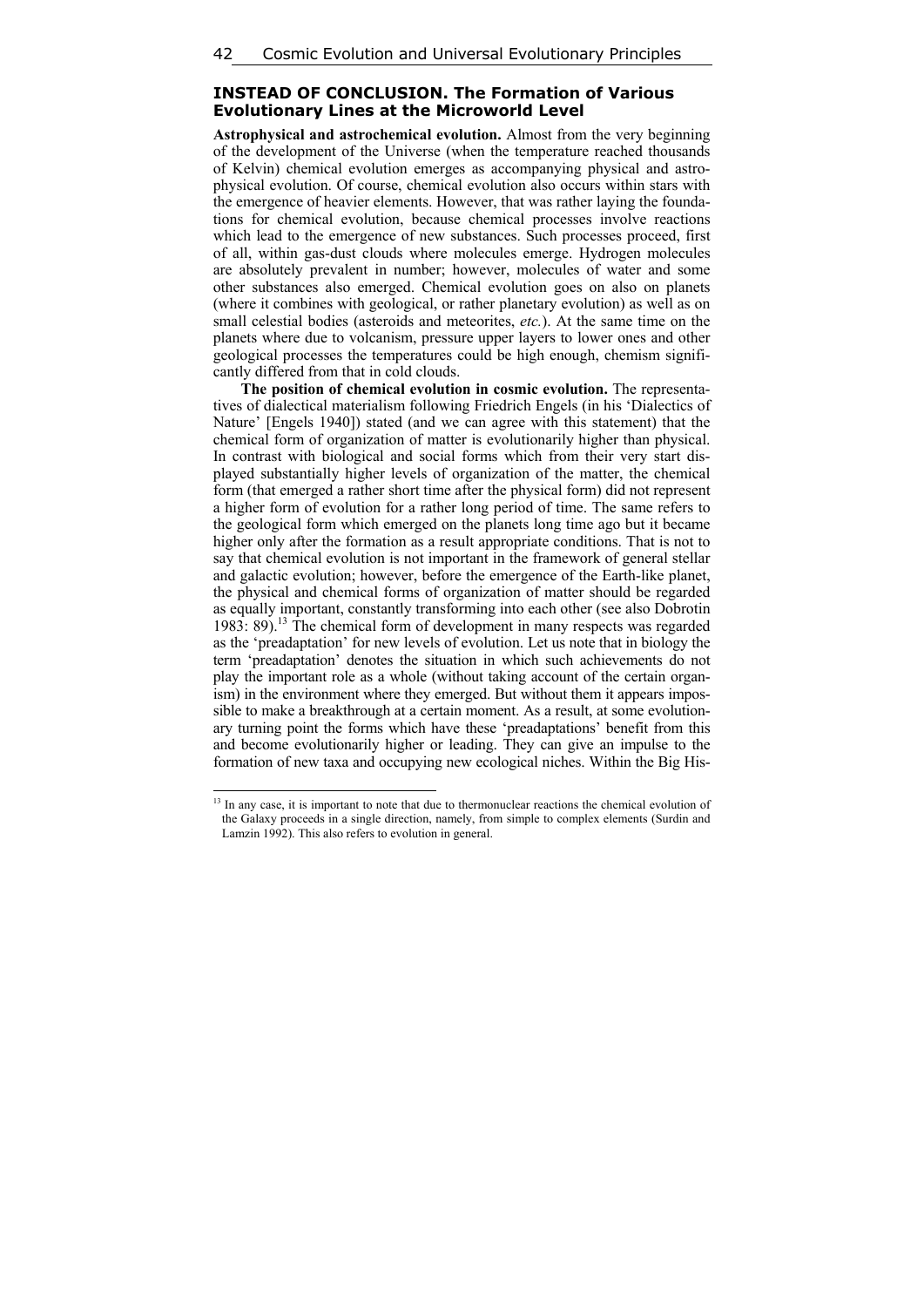tory framework, the principle of 'preadaptation' means that at the level where a preadaptation emerges, it generally plays insignificant role; however, at a new evolutionary level such innovations generally give evolutionary impulses.<sup>14</sup>

### **References**

- **Baade W. 2002.** *Evolution of Stars and Galaxies.* Moscow: URSS. *In Russian* (Бааде В. *Эволюция звезд и галактик.* М.: УРСС).
- **Diemand J., Kuhlen M., Madau P., Zemp M., Moore B., Potter D., and Stadel J. 2008.** Clumps and Streams in the Local Dark Matter Distribution*. Nature* 454(7205): 735–738.
- **Dobrotin M. N. 1983.** Dialectics and Problems of the Development of the Chemical Form of the Matter Movement. *Dialectics of Nature and Natural-Science Pattern of the World. Materialistic Dialectics:* 5 vols. Vol. 3. Chapter III, pp. 73–91. Мoscow. *In Russian* (Добротин М. Н. Диалектика и проблемы развития химической формы движения материи. *Диалектика природы и естественно-научная картина мира. Материалистическая диалектика*: в 5 т. Т. 3, гл. III, с. 73–91. М.)
- **Dolgov A. D., Zeldovich Ya. B., and Sazhin M. V. 1998.** *Cosmology of the Early Universe.* Moscow: Moscow University Press. *In Russian* (Долгов А. Д., Зельдович Я. Б., Сажин М. В. *Космология ранней Вселенной.* М: Издательство Московского Университета).
- **Efremov Yu. N. 2003.** *Deep into the Universe.* Moscow: URSS. *In Russian* (Ефремов Ю. Н. *Вглубь Вселенной.* М.: Едиториал УРСС).
- **Engels F. 1940**. *Dialectics of Nature*. New York: International Publishers.
- **Eskov K. Yu. 2006.** *Amazing Paleontology. History of the Earth and Life on It.* Moscow: Enas. *In Russian* (Еськов К. Ю. *Удивительная палеонтология. История Земли и жизни на ней.* М: Энас).
- **European Commission MEMO 2011.** *EU Marie Curie researcher discovers galaxy 13 billion light years away.* URL: http://europa.eu/rapid/press-release\_MEMO-11- 237\_en.htm.
- **Gibson B., and Ibata R. 2007.** The Phantom of Dead Galaxies. *V mire nauki,* June: 29– 35. *In Russian* (Гибсон Б., Ибата Р. Призраки погибших галактик. *В мире науки*, июнь: 29–35).
- **Gorbunov D. S., and Rubakov V. A. 2011.** *Introduction to the Theory of the Early Universe: Cosmological Perturbations and Inflationary Theory.* Singapore – Hackensack, NJ: World Scientific Publishing Company.
- **Gorbunov D. S., and Rubakov V. A. 2012.** *Introduction to the Theory of the Early Universe: Hot Big Bang Theory*. 2nd ed. Moscow: LKI. *In Russian* (Горбунов Д. С., Рубаков С. А. *Введение в теорию ранней Вселенной. Теория горячего Большого взрыва.* 2-е изд. М.: ЛКИ).
- **Grinin L. E. 2011.** *The Evolution of Statehood. From Early State to Global Society.* Saarbrücken: Lambert Academic Publishing.

 $\overline{\phantom{a}}$ 

 $14$  About the preadaptations in the megaevolution framework, see Grinin, Korotayev, and Markov 2011.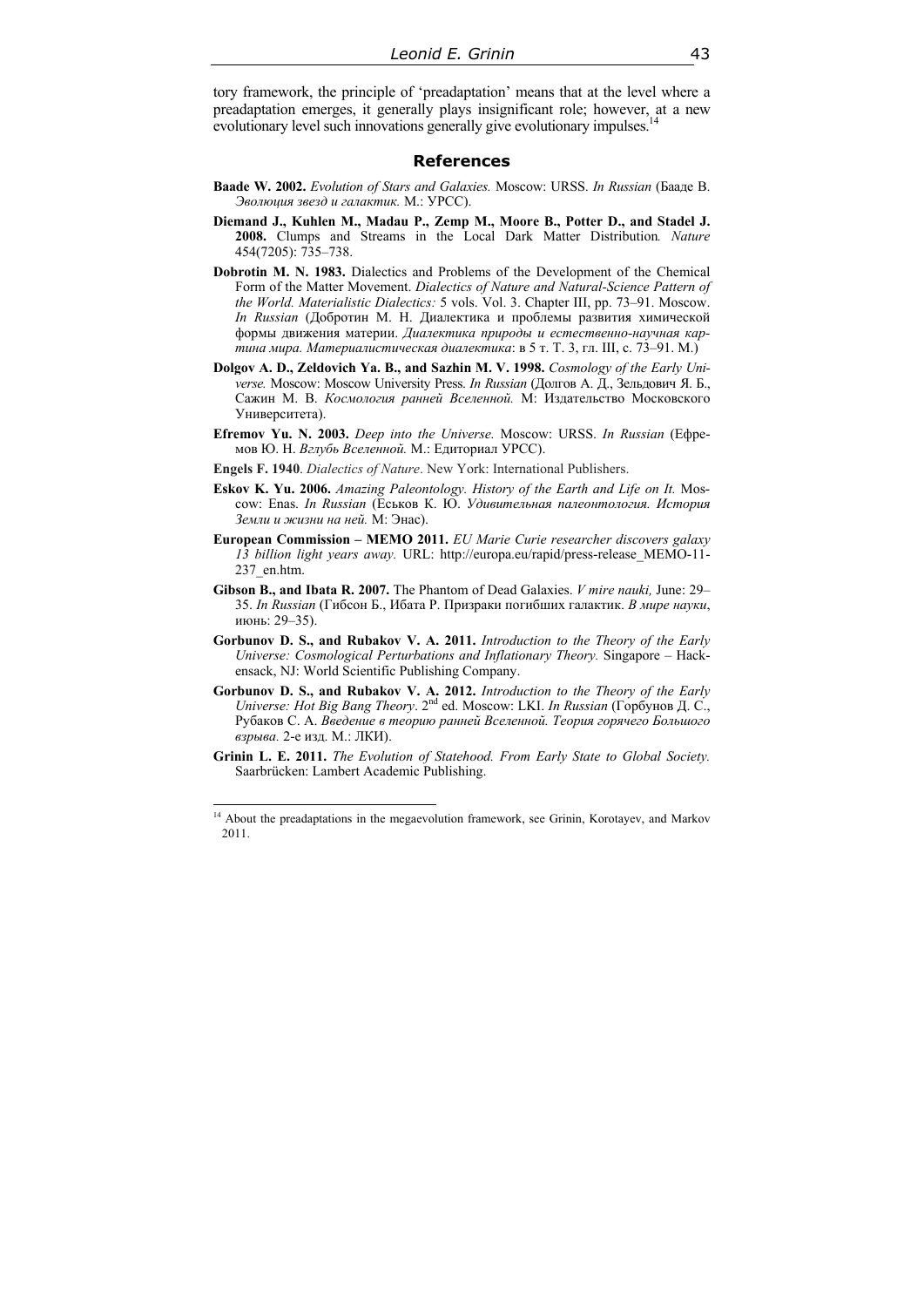**Grinin L. E. 2012.** *Macrohistory and Globalization*. Volgograd: Uchitel.

- **Grinin L. E., and Korotayev A. V. 2009.** The Epoch of the Initial Politogenesis. *Social Evolution and History* 8(1): 52–91.
- **Grinin L. E., and Korotayev A. V. 2011.** Chiefdoms and Their Analogues: Alternatives of Social Evolution at the Societal Level of Medium Cultural Complexity. *Social Evolution and History.* Special Issue. *Chiefdoms: Theories, Problems, and Comparisons* 10(1): 276–335.
- **Grinin L. E., Korotayev A. V., and Markov A. V. 2011**. *Biological and Social Phases of Big History: Similarities and Differences of Evolutionary Principles and Mechanisms*. Evolution: A Big History Perspective / Ed. by L. E. Grinin, A. V. Korotayev, and Barry H. Rodrigue, pp. 158–198. Volgograd: 'Uchitel' Publishing House.
- **Grinin L. E., Markov A. V., and Korotayev A. V. 2008**. *Macroevolution in Wild-Life and Society.* Moscow: LKI. *In Russian* (Гринин, Л. Е., Марков, А. В. Коротаев А. В. *Макроэволюция в живой природе и обществе.* М.: Издательство ЛКИ).
- **Hawking S. 2001.** *A Brief History of Time. From the Big Bang to Black Holes.* St. Petersburg: Amfora. *In Russian* (Хокинг С. *Краткая история времени. От большого взрыва до черных дыр.* СПб.: Амфора).
- **Khvan M. P. 2008.** *Furious Universe. From Big Bang to Accelerating Expansion, From Quarks to Superstrings.* Moscow: LKI. *In Russian* (Хван М. П. *Неистовая вселенная. От Большого взрыва до ускоренного расширения, от кварков до суперструн.* М.: ЛКИ).
- **Korotayev A. V. 2000.** From State to the Chiefdom? From Chiefdom to Tribe? (Some General Tendencies of Evolution of the South Arabian Socio-Political Systems over the Past Three Thousand Years.) *Early Forms of the Social Organization. Genesis, Functioning, Historical Dynamics /* Ed. by V. A. Popov, pp. 224–302. Saint-Petersburg: Museum of Anthropology and Ethnography Named after Peter the Great (The Kunstkamera Museum) of the Russian Academy of Sciences. *In Russian* (Коротаев А. В. От государства к вождеству? От вождества к племени? (Некоторые общие тенденции эволюции южноаравийских социально-политических систем за последние три тысячи лет.) *Ранние формы социальной организации. Генезис, функционирование, историческая динамика* / Ред. В. А. Попов, с. 224– 302. СПб.: Музей антропологии и этнографии им. Петра Великого (кунсткамера) РАН.)
- **Korotayev A. V., Bondarenko D. M., and Grinin L. E. 2012.** Social Evolution: Alternatives and Options (To the Problem Statement). *Universal and Global History (Evolution of the Universe, Earth, Life and Society)* / Ed. by L. E. Grinin, I. V. Ilyin, and A. V. Korotayev, pp. 348–377. Volgograd: Uchitel. *In Russian* (Коротаев А. В., Бондаренко Д. М., Гринин Л. Е. Социальная эволюция: альтернативы и варианты (к постановке проблемы). *Универсальная и глобальная история (эволюция Вселенной, Земли, жизни и общества)*. *Хрестоматия, ежегодное издание* / Ред. Л. Е. Гринин, И. В. Ильин, А. В. Коротаев, с. 348–377. Волгоград: Учитель).
- **Lipunov V. M. 2008.** *In the World of Binary Stars.* Moscow: LIBROKOM. *In Russian* (Липунов В. М. *В мире двойных звезд.* М.: ЛИБРОКОМ).